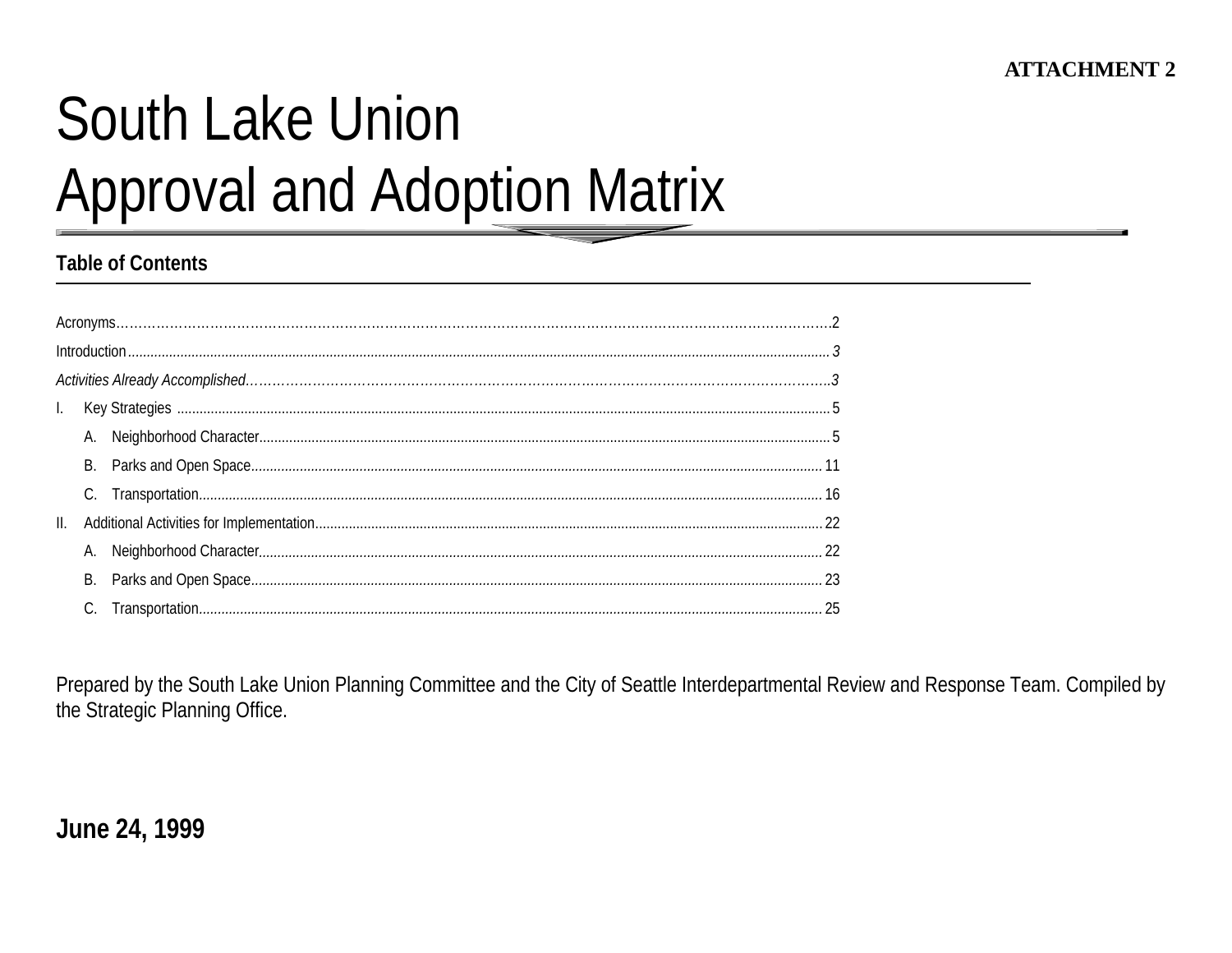## **Acronyms & Definitions**

**DCLU** Department of Design Construction and Land Use (City of Seattle)

- **DON** Department of Neighborhoods (City of Seattle)
- **DNR** Washington State Department of Natural Resources
- **DPR** Department of Parks and Recreation (City of Seattle)
- **ESD** Executive Services Department (City of Seattle)
- **HSD** Human Services Department
- **KCMetro** King County Metro Transit Division
- **NMF** Neighborhood Matching Fund Grant (Department of Neighborhoods)
- **NPO** Neighborhood Planning Office (City of Seattle)
- **OED** Office of Economic Development (City of Seattle)
- **OFE** Office for Education (City of Seattle, Strategic Planning Office)
- **OIR** Office of Intergovernmental Relations (City of Seattle)
- **OH** Office of Housing

**OUC** Office of Urban Conservation (City of Seattle, Department of Neighborhoods) **ROW** Right-of-way **SAC** Seattle Arts Commission (City of Seattle) **SCL** Seattle City Light (City of Seattle) **SEATRAN** Seattle Transportation Department (Formerly Seattle Engineering Department [SED]) (City of Seattle) **Sound Transit** (Formerly Regional Transit Authority [RTA]) **SPD** Seattle Police Department (City of Seattle) **SPL** Seattle Public Library (City of Seattle) **SLUPCOM** South Lake Union Planning Committee **SPO** Strategic Planning Office (Formerly City of Seattle Office of Management and Planning [OMP]) (City of Seattle) **SPS** Seattle Public Schools**SPU** Seattle Public Utilities (City of Seattle)

**WSDOT** Washington State Department of Transportation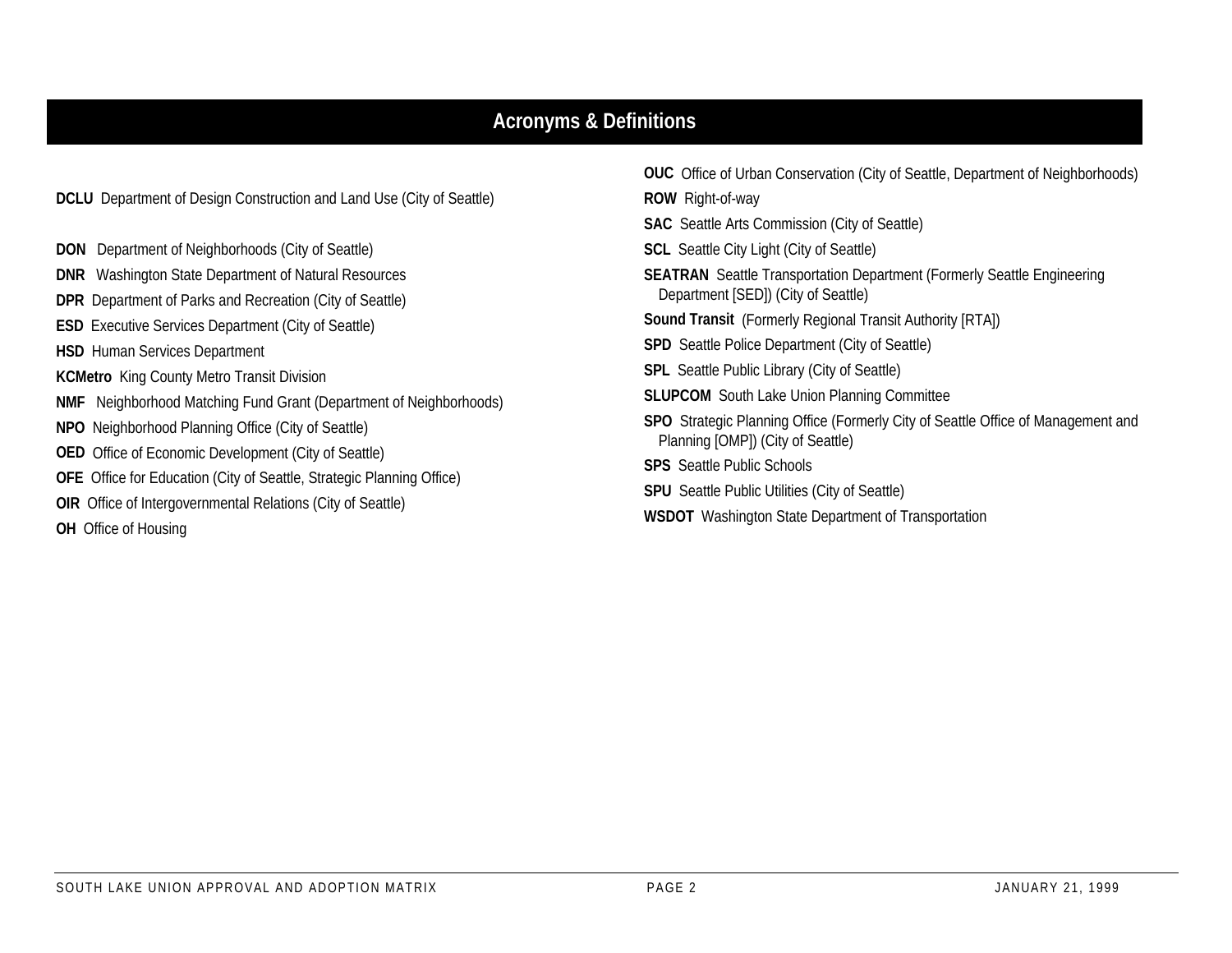# **PURPOSE, STRUCTURE, AND FUNCTION OF THE APPROVAL AND ADOPTION MATRIX**

Through the City of Seattle's Neighborhood Planning Program, 37 neighborhoods all over Seattle are preparing neighborhood plans. These plans enable people in neighborhoods to articulate a collective vision for growth and change over the next 20 years and identify activities to help them achieve that vision. The plans are also intended to flesh out the City's Comprehensive Plan. Because each plan is unique, this Approval and Adoption Matrix has been designed as a standard format for the City to establish a work program in response to the recommended activities proposed in the specific neighborhood plan and to identify implementation actions to be factored into future work plans and tracked over time.

The matrix is divided into two sections:

I. *Key Strategies*: Usually complex projects or related activities that the neighborhood considers critical to the successful implementation of the neighborhood plan.

II. *Additional Activities for Implementation:* Activities that are not directly associated with a Key Strategy, ranging from high to low in priority and from immediate to very long range in anticipated timing.

The neighborhood planning group or its consultant generally fill in the Activity, Priority, Time Frame, Cost Estimates and Implementor columns. The Executive Response column reflects City department comments as compiled by the Strategic Planning Office. The City Action column in Section II and the narrative response to each Key Strategy are initially filled in by City departments then reviewed, changed if appropriate and finalized by City Council. Staff from almost every City department have participated in these planning efforts and in the preparation of this Matrix. Ultimately, the City Council will approve the Matrix and recognize the neighborhood plan by resolution. The Council resolution will specify projects they wish the Executive to pay particular attention to in the near term and specify when status reports are due to Council on these projects.

# **ACTIVITIES ALREADY ACCOMPLISHED BY THE SOUTH LAKE UNION PLANNING COMMITTEE**

#### South Lake Union Park Master Plan Revisions

The South Lake Union Planning Committee, Parks Subcommittee has worked with the Parks Department and planning consultants on revising the South Lake Union Park Master Plan. The Navy Reserve has decommissioned the Armory and the City and Navy are close to finalizing negotiations on a purchase price for the remainder of the Navy property holdings at South Lake Union. The Parks Committee, Parks Department and Maritime Heritage interests are using this interim time period to look at revisions to the Master Plan that will include phased improvements with increased public access for recreation and maritime heritage related uses.

#### Mercer Corridor Transportation Improvements

The South Lake Union Planning Committee, Transportation Subcommittee has worked with SEATRAN and planning consultants on putting together a "package of smaller, focused improvements" to the Mercer/Valley Corridor. This package of improvements has been submitted to the Puget Sound Regional Council as a revision to an existing \$1.5 million PSRC Transportation Grant. The grant will be matched with approximately \$.5 million in City funds. A portion of the grant will be used for engineering for future improvements and a portion will be used for construction of improvements in the corridor.

Cascade Park Acquisition and Improvements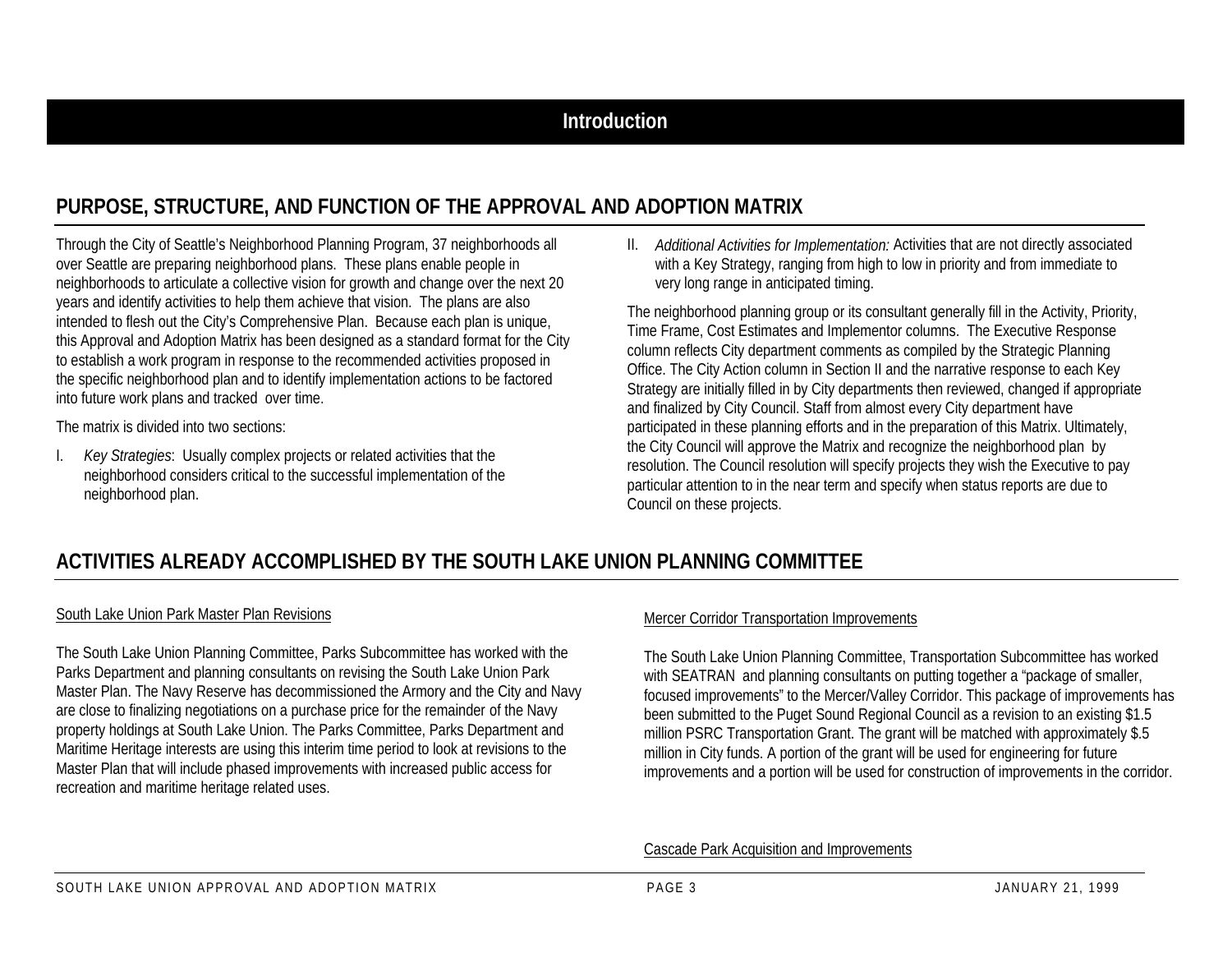During the past two years the Parks Department has completed acquisition of the remaining parcels to complete full block ownership of Cascade Park. The Cascade Neighborhood Council has applied for and received funding for community garden improvements and for renovation of the restroom structure at the northeast corner. The Cascade Neighborhood Council is also working with the Parks Department on interim and future uses of the existing Day Care Center structure.

#### City Owned Property Redevelopment

In connection with Mercer/Valley transportation improvements, the Planning Committee and the City are discussing future uses of City owned properties including potential redevelopment, parking and streetscapes/open space opportunities. The City's Executive Services Department has completed an inventory of the Mercer/Valley corridor properties and will work with the Planning Committee on strategies for improving or making these properties available for redevelopment.

#### South Lake Union City Staff Team

The Office of Economic Development has established a "City staff team" to begin responding to elements of the South Lake Union Plan that are currently moving ahead. The City staff team model is similar to efforts by the City in South Downtown to coordinate multiple stakeholder activities in the area. The primary focus of the City staff team has been to work collaboratively with the Planning Committee and other area stakeholders on park acquisition and development, transportation improvements and economic development opportunities.

#### Westlake Boulevard Improvements

Westlake Avenue has been repaved during the past six months. The South Lake Union Planning Committee Community Character Subcommittee is working with their consultants, SEATRAN and property owners to define appropriate streetscape improvements within the existing street profile.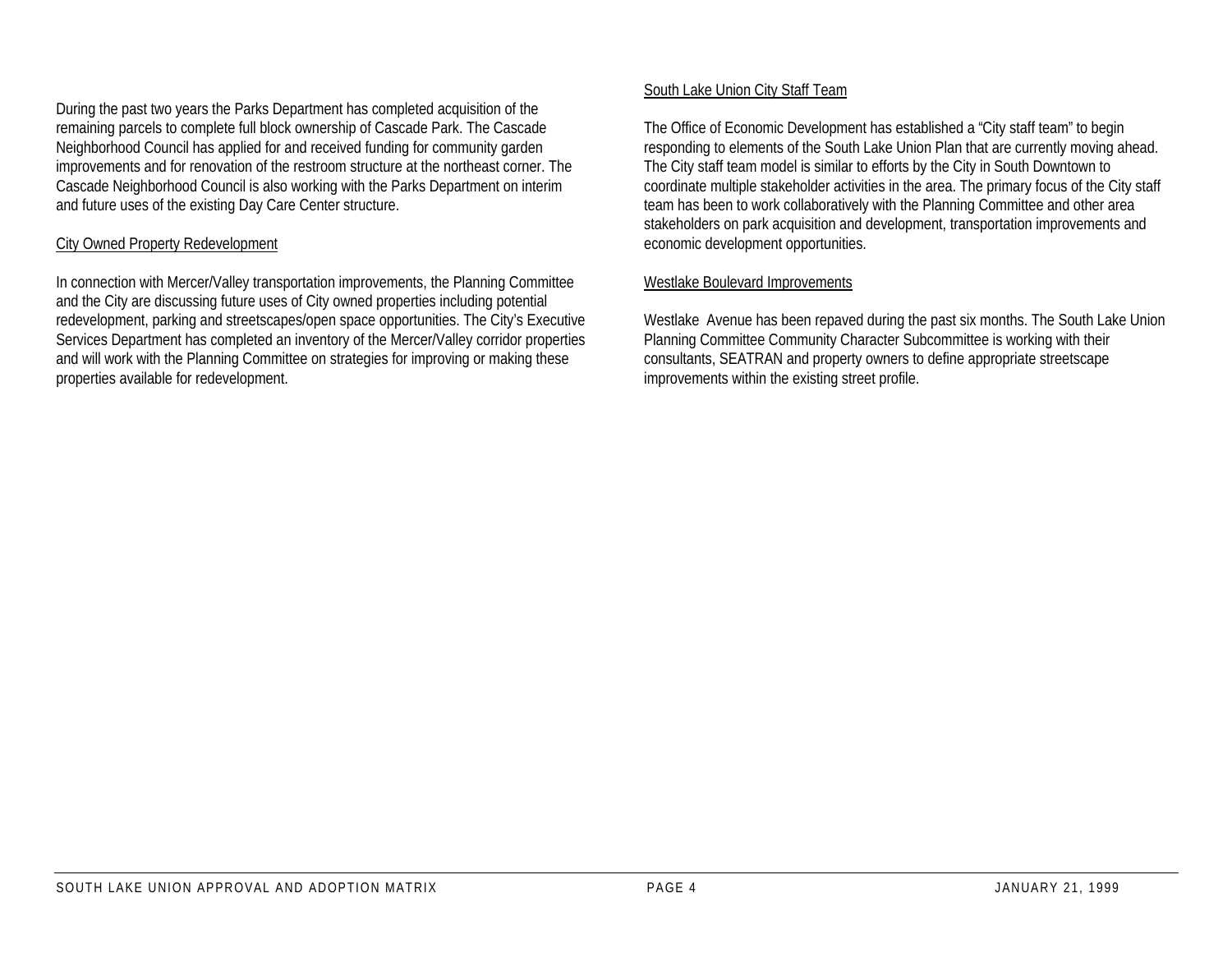# **I. Key Strategies**

Each Key Strategy consists of activities for a single complex project or theme that the neighborhood considers critical to achieving its vision for the future. While the Key Strategies are high priorities for the neighborhood, they are also part of a twenty-year plan, so the specific activities within each Key Strategy may be implemented over the span of many years.

The City recognizes the importance of the Key Strategies to the neighborhood that developed them. Given the number of Key Strategies that will be proposed from the 37 planning areas, priorities will have to be set and projects phased over time. The Executive will coordinate efforts to sort through the Key Strategies. During this sorting process, the departments will work together to create Sector work programs that will prioritize Key Strategy elements. This may include developing rough cost estimates for the activities within each Key Strategy; identifying potential funding sources and

mechanisms; establishing priorities for the Key Strategies within each plan, as well as priorities among plans; and developing phased implementation and funding strategies. The City will involve neighborhoods in a public process so that neighborhoods can help to establish citywide priorities. The results of these efforts will determine which strategies and activities are to be given priority for City response in 1999-2000 versus later implementation. Activities identified in this section will be included in the City's tracking database for monitoring neighborhood plan implementation.

The department most involved with the activities for a Key Strategy is designated as the lead. Otherwise, DON is designated as the lead. Other participating departments are also identified.

The Integrated City Response lists activities already underway, and other tasks that the City is committed to commence during the 1999-2000 biennium.

## **A. NEIGHBORHOOD CHARACTER**

## **Description**

The South Lake Union Neighborhood plays an important role in the richness of the City of Seattle. Land uses of South Lake Union are a functional mix of commercial and light industrial with small areas of residential. The key neighborhood character activities are aimed at perpetuating and emphasizing the dynamic quality of the neighborhood and continued vitality as a commercial and light industrial area.

# **Integrated City Response**

This strategy is consistent with the Comprehensive Plan. It is designed to improve the quality of the environment for pedestrians and to retain the local business district with recognition of aspects of the historic Maritime "economy." Support of business and property owners will be important to maintain a vital commercial district in this area. Many of the recommendations in this Key Strategy are community based activities. The neighborhood may want to consider utilizing their early implementation dollars to pursue neighborhood specific design guidelines.

While directed toward a single goal, the individual activities in this strategy could be implemented independent of one another.

**Lead Department:** Department of Design, Construction and Land Use (DCLU)

**Participating Departments:** Strategic Planning Office (SPO Office for Housing, Human Services Department.

## *Tasks to be Undertaken in 1998-2000*

- 1. DCLU will work with neighborhoods to develop neighborhood specific design guidelines in 1999.
- 2. DCLU will begin re-evaluating parking requirements in the South Lake Union area during the last quarter of 1999.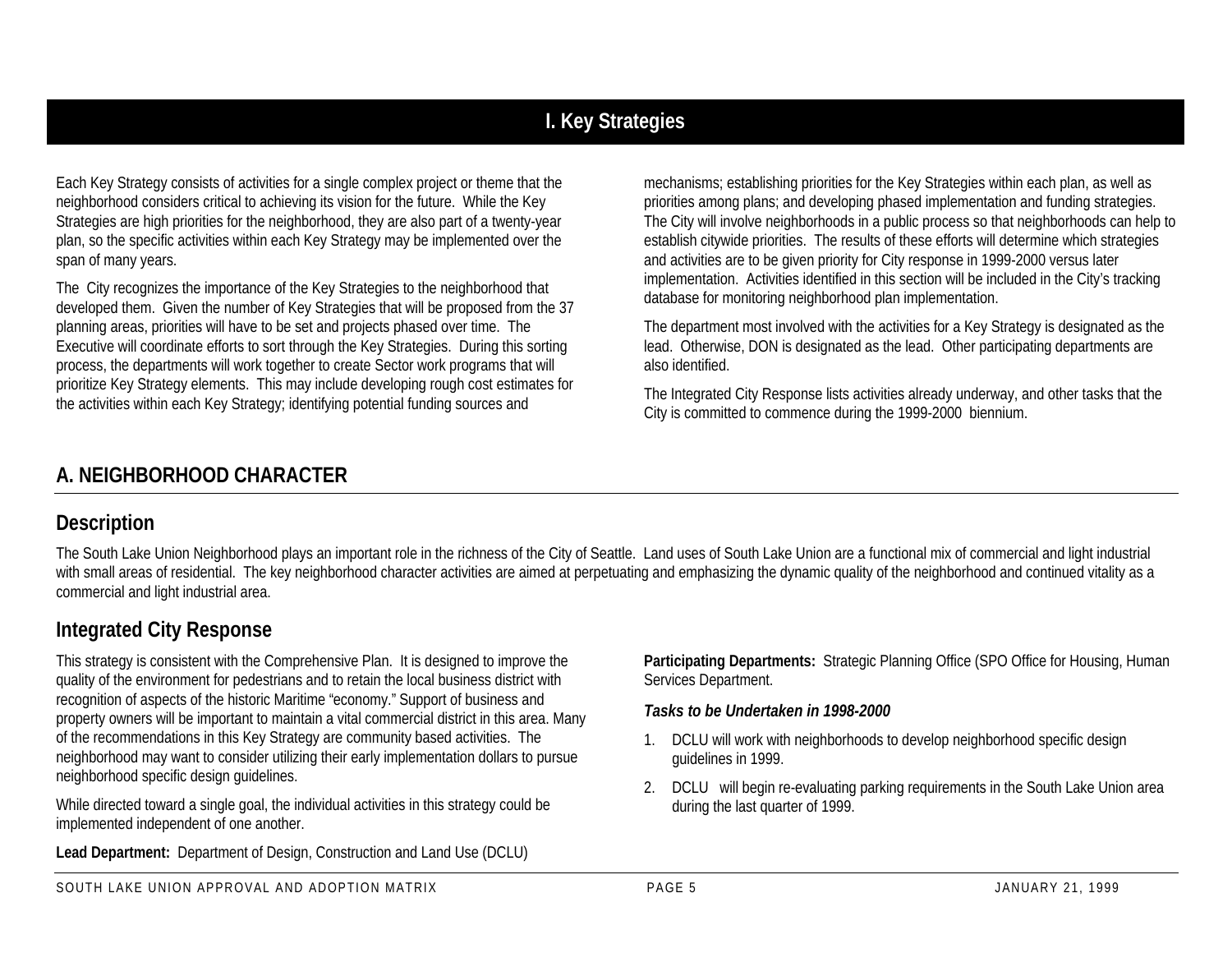- 3. Identify those activities in this Key Strategy that are good candidates for next steps for implementation considering priorities, possible funding sources and departmental staffing capabilities through the West Sector work program.
- 4. Identify next steps for continued implementation.

|                 | Neighborhood Character                                                                                                                                                                                              |                 |                      |                         |                                               |                                                                                                                                                                                                                                                                                                                                                                                                                                                                                                                                                                                                                                                                                                                                                                                                                                                                                                                                                                                                                                                                                                  |  |  |  |  |
|-----------------|---------------------------------------------------------------------------------------------------------------------------------------------------------------------------------------------------------------------|-----------------|----------------------|-------------------------|-----------------------------------------------|--------------------------------------------------------------------------------------------------------------------------------------------------------------------------------------------------------------------------------------------------------------------------------------------------------------------------------------------------------------------------------------------------------------------------------------------------------------------------------------------------------------------------------------------------------------------------------------------------------------------------------------------------------------------------------------------------------------------------------------------------------------------------------------------------------------------------------------------------------------------------------------------------------------------------------------------------------------------------------------------------------------------------------------------------------------------------------------------------|--|--|--|--|
| #               | <b>Activity</b>                                                                                                                                                                                                     | <b>Priority</b> | <b>Time</b><br>Frame | Cost<br><b>Estimate</b> | <b>Implementor</b>                            | <b>City Comment</b>                                                                                                                                                                                                                                                                                                                                                                                                                                                                                                                                                                                                                                                                                                                                                                                                                                                                                                                                                                                                                                                                              |  |  |  |  |
|                 | Develop specific design guidelines for all of South Lake Union and each defined sub-area of South Lake Union                                                                                                        |                 |                      |                         |                                               |                                                                                                                                                                                                                                                                                                                                                                                                                                                                                                                                                                                                                                                                                                                                                                                                                                                                                                                                                                                                                                                                                                  |  |  |  |  |
| <b>NC</b><br>01 | Sub-areas: Refine and adopt boundaries for each of<br>the following sub-areas: Westlake District, Cascade<br>Neighborhood, Waterfront District.                                                                     |                 | First 6-9 mo.        | \$1,000                 | <b>SLUPCOM</b><br>w/Consultant                | Please see the first paragraph in NC 05 for response<br>regarding design guidelines.                                                                                                                                                                                                                                                                                                                                                                                                                                                                                                                                                                                                                                                                                                                                                                                                                                                                                                                                                                                                             |  |  |  |  |
|                 |                                                                                                                                                                                                                     |                 |                      |                         | <b>DCLU</b>                                   |                                                                                                                                                                                                                                                                                                                                                                                                                                                                                                                                                                                                                                                                                                                                                                                                                                                                                                                                                                                                                                                                                                  |  |  |  |  |
| <b>NC</b><br>02 | <b>Waterfront:</b> Maintain "industrial maritime" theme<br>through the retention of existing historical maritime                                                                                                    | $\mathbf{1}$    | First 6-9 mo.        | \$20,000                | <b>SLUPCOM</b><br>w/Consultant                | Please see the first paragraph in NC 05 for response<br>regarding design guidelines.                                                                                                                                                                                                                                                                                                                                                                                                                                                                                                                                                                                                                                                                                                                                                                                                                                                                                                                                                                                                             |  |  |  |  |
|                 | elements (1900-1930) in new private development.<br>Pedestrian friendly access should be emphasized and<br>should contain maritime elements in its street<br>treatments.                                            |                 |                      |                         | <b>DCLU</b>                                   |                                                                                                                                                                                                                                                                                                                                                                                                                                                                                                                                                                                                                                                                                                                                                                                                                                                                                                                                                                                                                                                                                                  |  |  |  |  |
| <b>NC</b><br>03 | Westlake: Identify historic potential, and consider<br>designating this area as a conservation district<br>managed by a neighborhood board. Utilize transfer-<br>of-development- rights as an incentives mechanism. | 1               | First 6-9 mo.        | \$20,000                | <b>SLUPCOM</b><br>w/Consultant<br><b>DCLU</b> | Please see the first paragraph in NC 05 for response<br>regarding design guidelines. Neighborhood Specific<br>Design Guidelines would be one way to give weight to<br>these conservation concerns without imposing unduly<br>inflexible historic preservation requirements. DCLU, DON<br>and SPO have been discussing methods of establishing a<br>conservation district mechanism. This issue has been<br>referred to the policy docket for City wide consideration.<br>Issues regarding historic and "icon" buildings will be<br>covered during this discussion. In addition, DCLU does<br>have some concerns on the aspect of this activity to use a<br>transfer of development rights (TDR) program. There are<br>practical and policy issues associated with a TDR program.<br>It has been our experience with the TDR program in place<br>downtown and with proposals raised in the past for using<br>TDR outside of downtown that the complexity of such a<br>program and the expense involved in administering it will<br>not likely match the benefits of applying this tool in the SLU |  |  |  |  |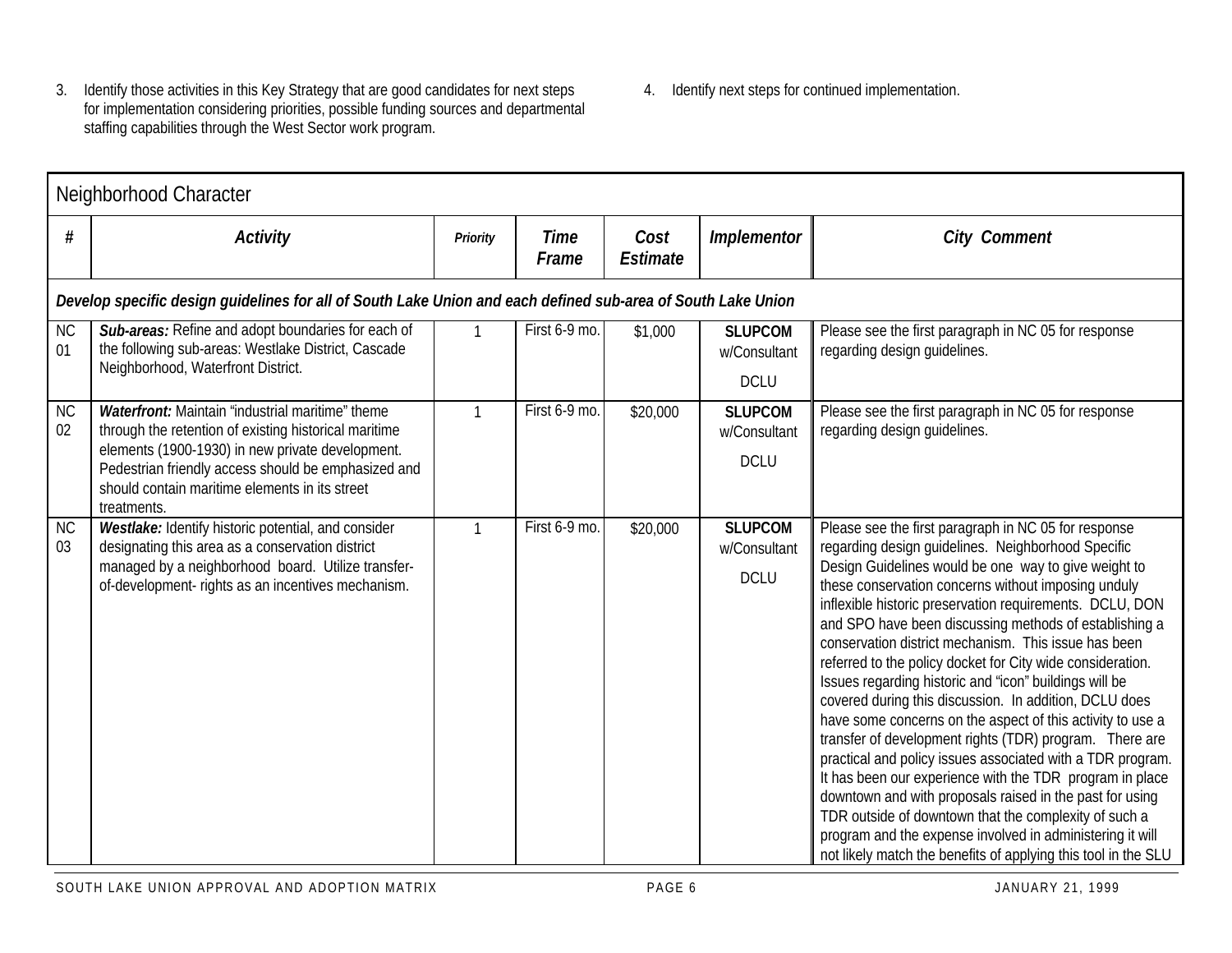|                 | Neighborhood Character                                                                                       |                 |                      |                         |                                |                                                                                                                                                                                                                                                                                                                                                                                                                                                                                                                                                                                                                                                                                                                                                                                                                                                                                                                                                                                                                                                                                                                                                                                                                                                                                                                                                                                                                                                  |  |  |  |
|-----------------|--------------------------------------------------------------------------------------------------------------|-----------------|----------------------|-------------------------|--------------------------------|--------------------------------------------------------------------------------------------------------------------------------------------------------------------------------------------------------------------------------------------------------------------------------------------------------------------------------------------------------------------------------------------------------------------------------------------------------------------------------------------------------------------------------------------------------------------------------------------------------------------------------------------------------------------------------------------------------------------------------------------------------------------------------------------------------------------------------------------------------------------------------------------------------------------------------------------------------------------------------------------------------------------------------------------------------------------------------------------------------------------------------------------------------------------------------------------------------------------------------------------------------------------------------------------------------------------------------------------------------------------------------------------------------------------------------------------------|--|--|--|
| #               | <b>Activity</b>                                                                                              | <b>Priority</b> | <b>Time</b><br>Frame | Cost<br><b>Estimate</b> | Implementor                    | <b>City Comment</b>                                                                                                                                                                                                                                                                                                                                                                                                                                                                                                                                                                                                                                                                                                                                                                                                                                                                                                                                                                                                                                                                                                                                                                                                                                                                                                                                                                                                                              |  |  |  |
|                 |                                                                                                              |                 |                      |                         |                                | area. Expanding the use of TDR to cover structures within<br>a proposed new district may raise policy issues about<br>effects on the existing TDR program which is largely used<br>in Seattle to help preserve housing and historic structures<br>in Downtown.                                                                                                                                                                                                                                                                                                                                                                                                                                                                                                                                                                                                                                                                                                                                                                                                                                                                                                                                                                                                                                                                                                                                                                                   |  |  |  |
| <b>NC</b><br>04 | <b>Cascade:</b> Restore the parking requirements for<br>housing and review parking provisions throughout the | $\mathbf{1}$    | First 6-9 mo.        | \$13,000                | <b>SLUPCOM</b><br>w/Consultant | Please see the first paragraph in NC 05 for response<br>regarding design guidelines.                                                                                                                                                                                                                                                                                                                                                                                                                                                                                                                                                                                                                                                                                                                                                                                                                                                                                                                                                                                                                                                                                                                                                                                                                                                                                                                                                             |  |  |  |
|                 | district.                                                                                                    |                 |                      |                         | DCLU, SPO                      | DCLU will bring legislation to Council to restore parking<br>requirements for housing in Cascade on an interim basis,<br>pending discussion of the results of the SPO parking study<br>mentioned below. SPO has a grant to study parking<br>requirements by use citywide in 1999. The results of these<br>studies will be used to inform decisions about future<br>changes to parking requirements for certain zones or uses<br>in South Lake Union. (See also T22, pages 19-20)<br>A brief examination of the parking issue in Cascade by<br>DCLU indicates that market rate housing provides parking<br>at a rate at or above 1 space per unit while below market<br>structures permitted since adoption of the Seattle Cascade<br>Mixed zone provide an average of .75 parking spaces per<br>unit. It is also observed that the parking congestion seems<br>to occur during the day. These observations raise<br>questions about what, if any, effect a residential parking<br>requirement is to have on a situation that appears to be<br>due to day-time commercial use and general growth and<br>natural increase in demand for an otherwise underutilized<br>on-street parking resource. An analysis would aid the<br>proponents of this activity in moving the proposal forward<br>should questions such as the ones raised here arise,<br>especially in front of the City Council.<br>Since subsidized low income housing projects have |  |  |  |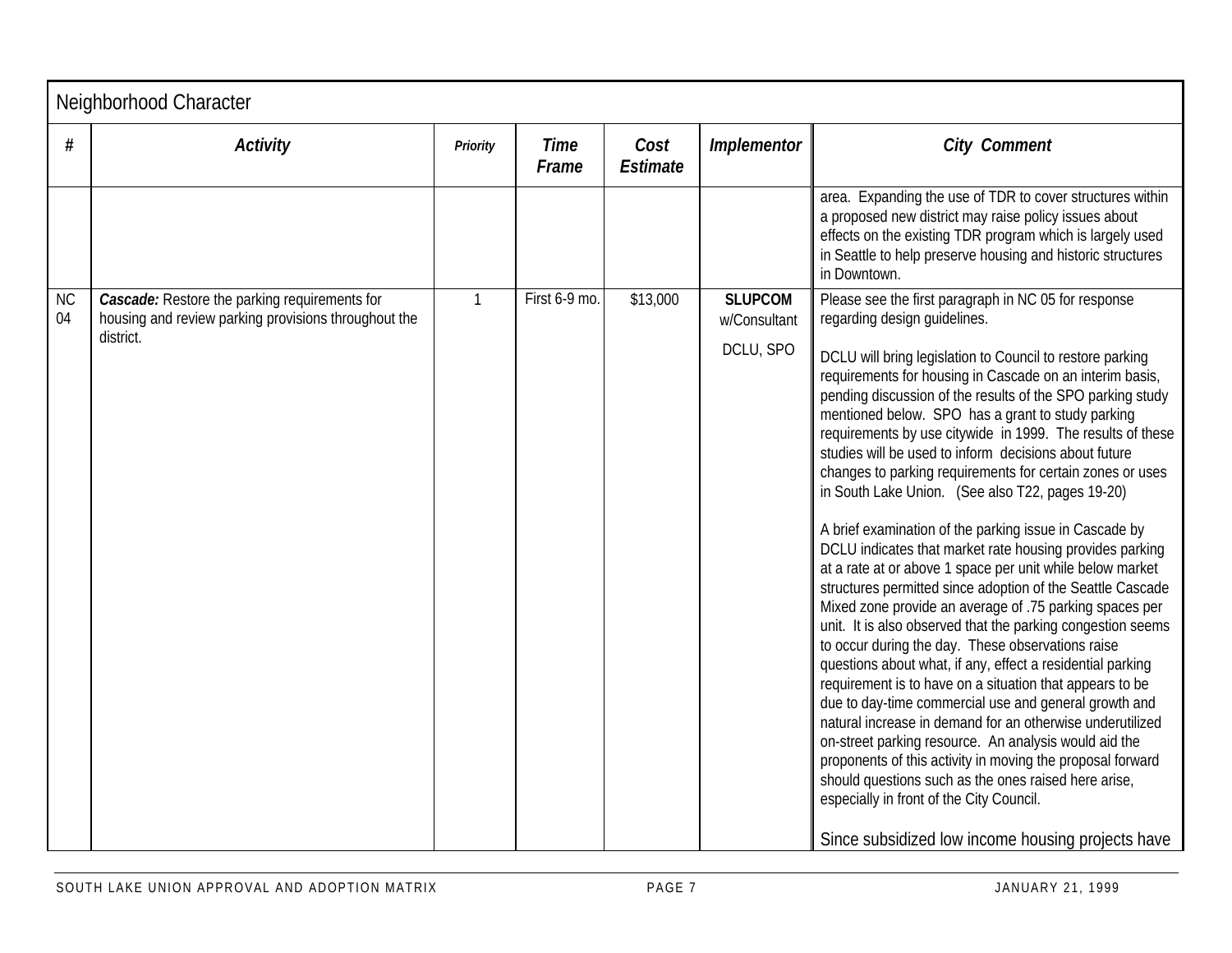|                  | Neighborhood Character                                                                                                                                                                                                                                          |                 |                      |                         |                                               |                                                                                                                                                                                                                                                                                                                                                                                                                                                                                                                                                                                                                                                                                                                                                                                                                                                         |  |  |
|------------------|-----------------------------------------------------------------------------------------------------------------------------------------------------------------------------------------------------------------------------------------------------------------|-----------------|----------------------|-------------------------|-----------------------------------------------|---------------------------------------------------------------------------------------------------------------------------------------------------------------------------------------------------------------------------------------------------------------------------------------------------------------------------------------------------------------------------------------------------------------------------------------------------------------------------------------------------------------------------------------------------------------------------------------------------------------------------------------------------------------------------------------------------------------------------------------------------------------------------------------------------------------------------------------------------------|--|--|
| #                | <b>Activity</b>                                                                                                                                                                                                                                                 | <b>Priority</b> | <b>Time</b><br>Frame | Cost<br><b>Estimate</b> | Implementor                                   | <b>City Comment</b>                                                                                                                                                                                                                                                                                                                                                                                                                                                                                                                                                                                                                                                                                                                                                                                                                                     |  |  |
|                  |                                                                                                                                                                                                                                                                 |                 |                      |                         |                                               | taken most advantage of the provision for no<br>required parking, Council Staff will work with OH<br>and HSD to evaluate possible modifications of the<br>Downtown Special Objective Area policies as they<br>apply to the Cascade Neighborhood and the future<br>development of subsidized housing in this<br>neighborhood.                                                                                                                                                                                                                                                                                                                                                                                                                                                                                                                            |  |  |
| <b>NC</b><br>04a | Review industrial zoning along Fairview<br>recommending buffers along the industrial use<br>corridor.                                                                                                                                                           |                 |                      |                         | <b>DCLU</b>                                   | To determine what actions might assist the community in<br>this regard, more details would be helpful. In particular,<br>what industrial uses are driving the request for buffers and<br>what uses need buffering and what type of buffers are<br>thought to be useful? Two important facts should be<br>considered as part of this activity: 1) the types of uses<br>permitted in the IC and the surrounding C2 and SCM zones<br>are very similar; and, 2) if buffering is intended to be<br>applied as part of new development permitting, existing<br>uses will go unaddressed (if existing uses are to be<br>targeted, what activities are proposed and who would fund<br>them?). The community should indicate its priority for<br>addressing this issue, so that it can be worked into the<br>sector work program for future attention from DCLU. |  |  |
| <b>NC</b><br>05  | Overall: Encourage the adoption of housing design<br>that would complement the industrial uses.<br>Discourage alley vacations. Provide incentives for in-<br>fill development. Encourage new commercial<br>development that supports the existing neighborhood. | $\mathbf{1}$    | First 6-9 mo.        | \$5,000                 | <b>SLUPCOM</b><br>w/Consultant<br><b>DCLU</b> | DCLU has committed to work with neighborhoods to review<br>and implement neighborhood specific design guidelines in<br>1999. However, many neighborhoods have begun the<br>development of neighborhood specific design guidelines as<br>part of their planning process. DCLU is not prepared to<br>initiate this process for the neighborhood. SLUPCOM may<br>want to utilize Early Implementation Funding or<br>Neighborhood Matching Fund grants to begin development<br>of neighborhood specific design guidelines. DCLU would<br>then work with them to finalize the quidelines they have                                                                                                                                                                                                                                                           |  |  |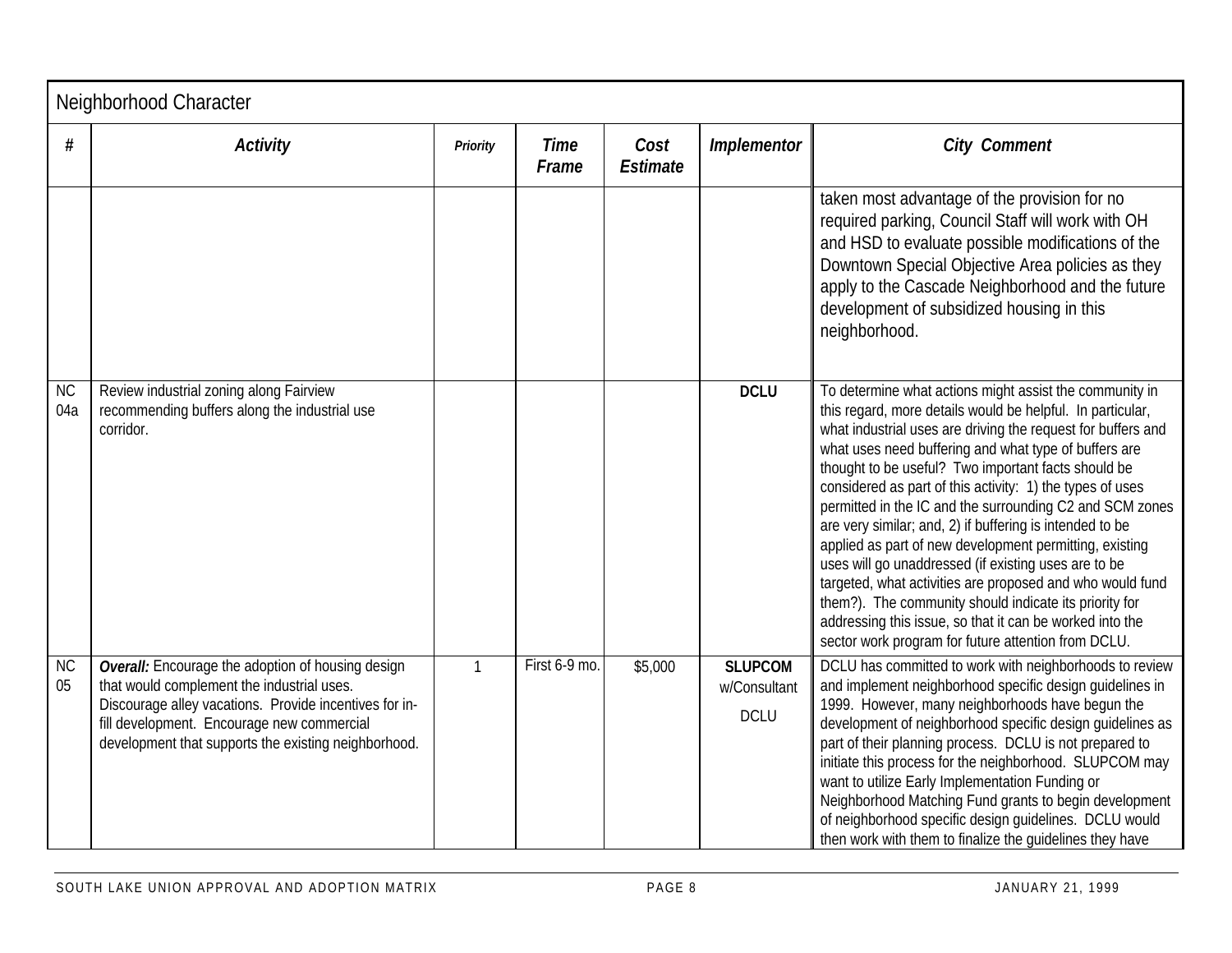|                 | Neighborhood Character                                                                                                                                              |                 |                      |                         |                                    |                                                                                                                                                                                                                                                                                                                                                                                                                                                                                                                                                                                                                                                                                                                                                                                                                                                                                                                                                                                                                                                                                      |  |  |  |
|-----------------|---------------------------------------------------------------------------------------------------------------------------------------------------------------------|-----------------|----------------------|-------------------------|------------------------------------|--------------------------------------------------------------------------------------------------------------------------------------------------------------------------------------------------------------------------------------------------------------------------------------------------------------------------------------------------------------------------------------------------------------------------------------------------------------------------------------------------------------------------------------------------------------------------------------------------------------------------------------------------------------------------------------------------------------------------------------------------------------------------------------------------------------------------------------------------------------------------------------------------------------------------------------------------------------------------------------------------------------------------------------------------------------------------------------|--|--|--|
| #               | <b>Activity</b>                                                                                                                                                     | <b>Priority</b> | <b>Time</b><br>Frame | Cost<br><b>Estimate</b> | <b>Implementor</b>                 | <b>City Comment</b>                                                                                                                                                                                                                                                                                                                                                                                                                                                                                                                                                                                                                                                                                                                                                                                                                                                                                                                                                                                                                                                                  |  |  |  |
|                 |                                                                                                                                                                     |                 |                      |                         |                                    | developed.<br>This proposal would benefit from more specifics about what<br>the initial thinking is for how it is to be implemented. The<br>development of neighborhood specific design guidelines<br>could help with encouraging housing design that<br>compliments industrial uses (at least in appearance).<br>Incentives for in-fill development and encouraging<br>commercial development seem like economic development<br>activities (marketing, financial assistance, etc.) rather than<br>design review issues.                                                                                                                                                                                                                                                                                                                                                                                                                                                                                                                                                             |  |  |  |
|                 | Land use and character preservation of South Lake Union                                                                                                             |                 |                      |                         |                                    |                                                                                                                                                                                                                                                                                                                                                                                                                                                                                                                                                                                                                                                                                                                                                                                                                                                                                                                                                                                                                                                                                      |  |  |  |
| <b>NC</b><br>06 | Designate minimum 1.5 floors commercial FAR<br>requirements in C1 and C2 zones graduated to<br>allowable height limits after the 1,700 housing goal is<br>achieved. | $\mathbf{1}$    | Upon<br>Adoption     |                         | <b>DCLU</b><br><b>City Council</b> | While an intriguing idea, this proposal has practical<br>problems that should be carefully considered. Property<br>owners may not want or be able to afford 1.5 FAR of new<br>commercial floor area. The City would be in the position of<br>requiring people to build space that they cannot use or<br>lease. Many existing uses in the area fall below the<br>proposed FAR minimum. Those uses, including surface<br>parking, outdoor storage associated with auto sales lots<br>and auto repair, would become nonconforming, meaning<br>these uses could not be expanded at all unless they went<br>to 1.5 FAR or higher. It is unclear that the market is ready<br>to support a forcing of intensive development in this area at<br>this time.<br>In the short run, DCLU will draft a Director's Rule to ensure<br>that the development standards requiring a minimum<br>amount of commercial use at street level cannot be waived.<br>(See NC 07 next below).<br>Council will pass legislation to make single purpose<br>residential development a prohibited use in the NC, C1 |  |  |  |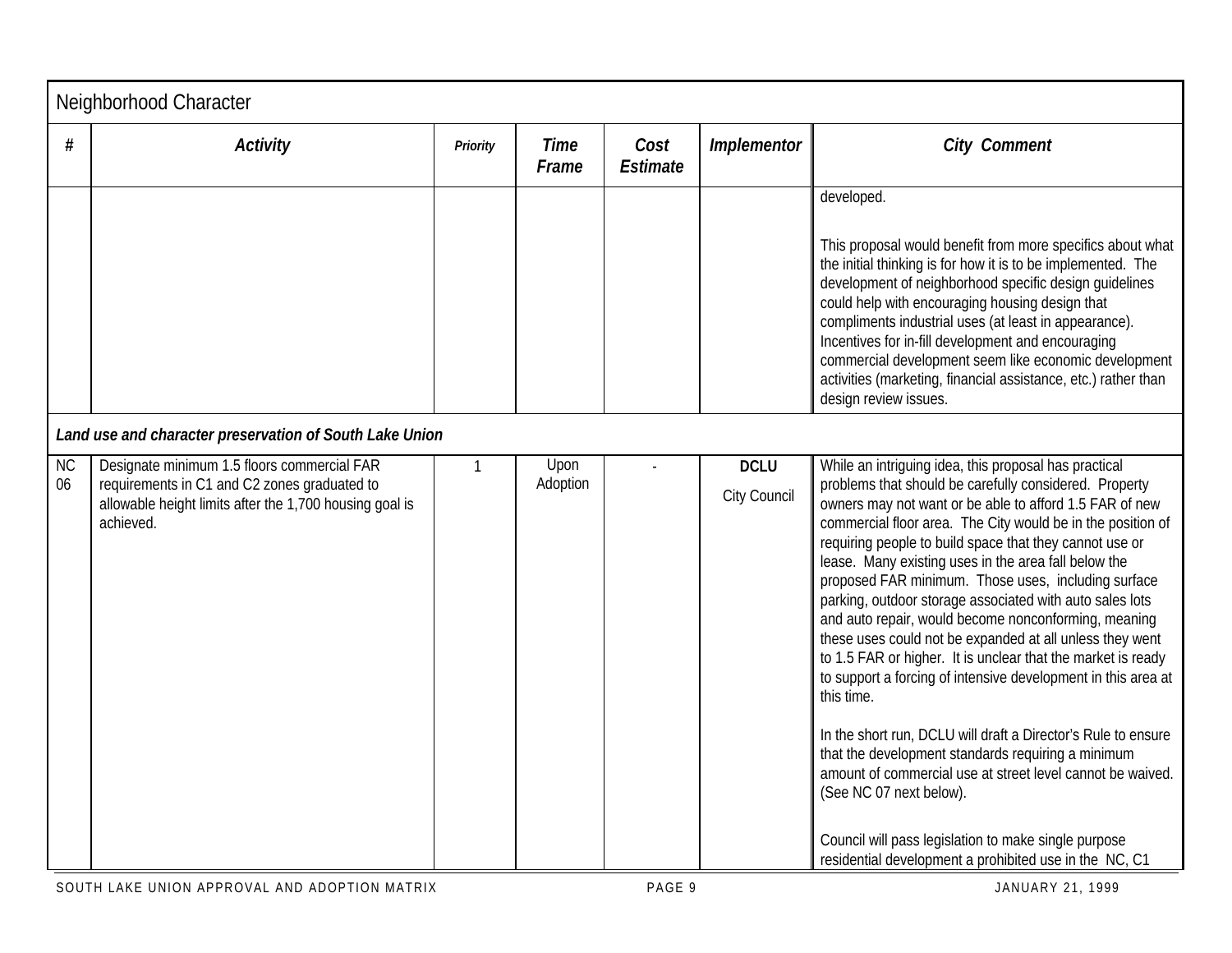|                 | Neighborhood Character                                                                                        |                 |                      |                         |                                   |                                                                                                                                                                                                                                                                                                                                                                                                                                                                                                                                                                                                                                                                                                                                                                                                                                                                                                                                                                   |  |  |  |
|-----------------|---------------------------------------------------------------------------------------------------------------|-----------------|----------------------|-------------------------|-----------------------------------|-------------------------------------------------------------------------------------------------------------------------------------------------------------------------------------------------------------------------------------------------------------------------------------------------------------------------------------------------------------------------------------------------------------------------------------------------------------------------------------------------------------------------------------------------------------------------------------------------------------------------------------------------------------------------------------------------------------------------------------------------------------------------------------------------------------------------------------------------------------------------------------------------------------------------------------------------------------------|--|--|--|
| #               | <b>Activity</b>                                                                                               | <b>Priority</b> | <b>Time</b><br>Frame | Cost<br><b>Estimate</b> | <b>Implementor</b>                | <b>City Comment</b>                                                                                                                                                                                                                                                                                                                                                                                                                                                                                                                                                                                                                                                                                                                                                                                                                                                                                                                                               |  |  |  |
| <b>NC</b>       | Remove Design Review process from purview over                                                                | $\mathbf{1}$    | Upon                 |                         | <b>DCLU</b>                       | and C2 zones in the area.<br>The Design Review Board currently does not have the                                                                                                                                                                                                                                                                                                                                                                                                                                                                                                                                                                                                                                                                                                                                                                                                                                                                                  |  |  |  |
| 07              | land use waivers.                                                                                             |                 | Adoption             |                         | <b>City Council</b>               | authority to waive use related requirements in the Land<br>Use Code, such as mixed use development consisting of<br>residential and nonresidential use. It appears that this<br>proposal stems from recent projects that went through<br>Design Review, including two at the former Washington<br>Natural Gas site. In reviewing these projects the Design<br>Review Board recommended that DCLU grant departures<br>for certain development standards applying to these mixed<br>use developments for the percentage of street front that<br>must be in nonresidential use. While the departures allow<br>use of a greater portion of the street front for artist live/work<br>space (a residential use) the spaces were designed to<br>allow conversion to nonresidential use in the future.<br>DCLU will write a Director's Rule to clarify that the<br>development standard requiring a minimum amount of<br>commercial use at street level cannot be waived. |  |  |  |
| <b>NC</b><br>08 | Support city-wide allocation of siting future social<br>services until a city-wide siting process is in place | $\mathbf{1}$    | Upon<br>Adoption     |                         | <b>HSD</b><br><b>City Council</b> | Human service siting is conducted byHSD. DCLU will<br>work with the community, HSD and SPO on examining<br>human service siting issues. This issue has been raised by<br>other neighborhoods and will be submitted for inclusion on<br>the Policy Docket. The Policy Docket raises policy issues<br>that need city-wide consideration.                                                                                                                                                                                                                                                                                                                                                                                                                                                                                                                                                                                                                            |  |  |  |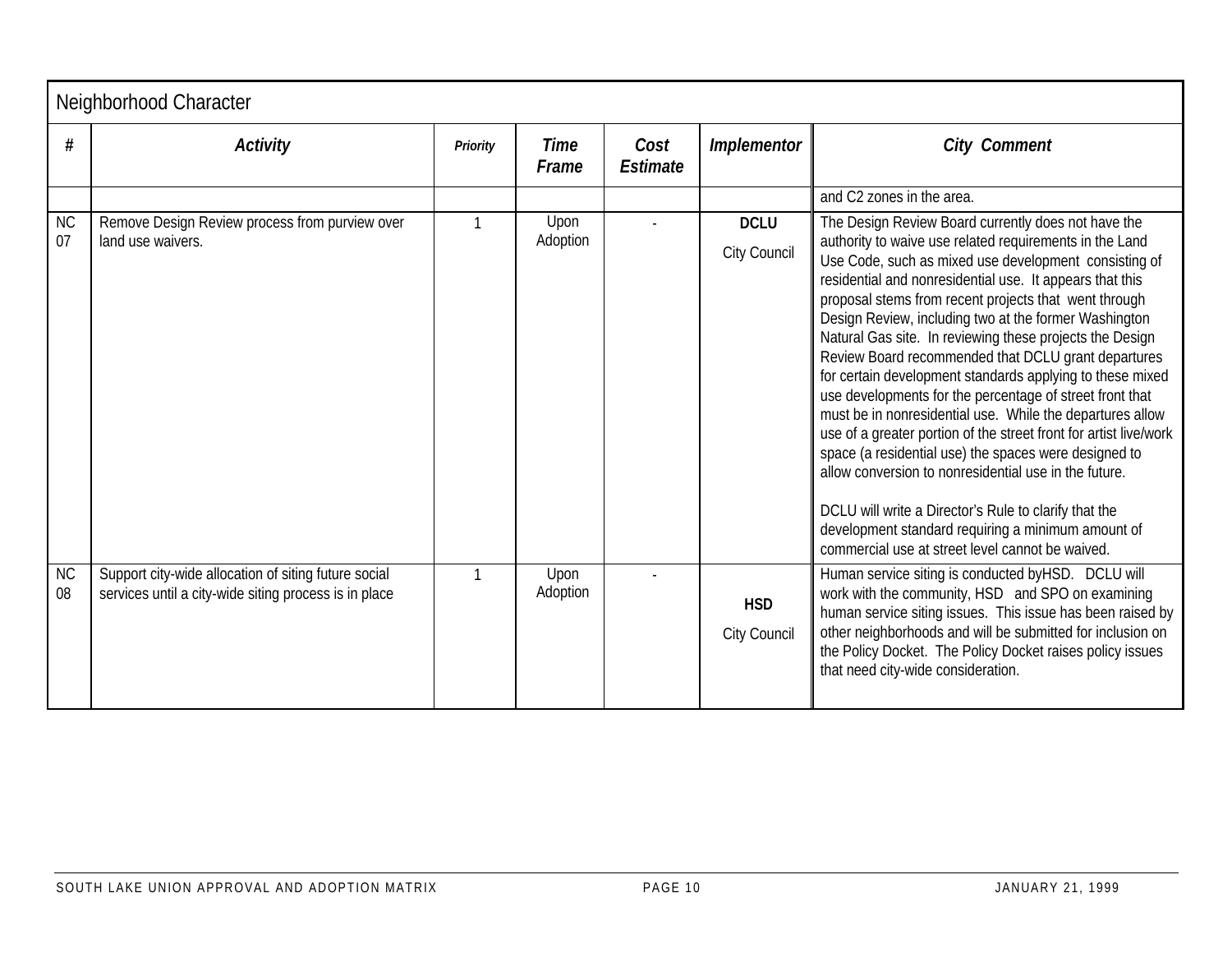## **Description**

In 1991 a master plan was adopted by the City of Seattle for development of a multi-use park at South Lake Union. Although there are some programmatic uncertainties in the master plan, the open public process provided clear direction to the types of uses and the environment desired along the southern shore of Lake Union. In 1998, the Department of Parks and Recreation allowed elements of the master plan to be refined as part of the neighborhood planning process.

## **Integrated City Response**

This strategy is consistent with the goals and policies of the Comprehensive Plan. Improving pedestrian safety, traffic circulation and visual character along Valley Street will foster the park environment envisioned for this area. Major improvements along the waterfront will be subject to State and Federal permitting requirements. There are also state grant requests in motion which may fund certain improvements and feasibility studies, however, no decisions have yet been made by State agencies regarding this potential funding.

This strategy consists of projects that could be implemented incrementally to realize the full vision of the Master Plan; the majority of individual recommendations are not dependent on one another.

**Lead Department:** Department of Parks and Recreation (DPR)

**Participating Departments:** Seattle Transportation (SEATRAN)

## *Activities Already Underway*

1. The City is currently pursuing additional funding to complete the acquisition of the Armory.

## *Tasks to be Undertaken in 1998-2000*

- 1. DPR will coordinate the purchase and transfer of the Armory and surrounding property.
- 2. DPR will continue to work with the Maritime Heritage group in pursuit of their planned project. Pending the completion of Maritime Heritage's planning, DPR will proceed with the refinement of the South Lake Union Park Master Plan.
- 3. Identify those activities in this Key Strategy that are good candidates for next steps for implementation considering priorities, possible funding sources and departmental staffing capabilities through the West Sector work program.
- 4. Identify next steps for continued implementation.

|           | <b>Parks and Open Space</b>                                                     |                 |               |                  |                          |                                                                                                                         |  |  |  |
|-----------|---------------------------------------------------------------------------------|-----------------|---------------|------------------|--------------------------|-------------------------------------------------------------------------------------------------------------------------|--|--|--|
|           | <b>Activity</b>                                                                 | <b>Priority</b> | Time<br>Frame | Cost<br>Estimate | <i>Implementor</i>       | <b>City Comment</b>                                                                                                     |  |  |  |
|           | Implement the 1991 South Lake Union Master Plan with the following refinements: |                 |               |                  |                          |                                                                                                                         |  |  |  |
|           | Provide open space in conjunction with maritime heritage                        |                 |               |                  |                          |                                                                                                                         |  |  |  |
| POS<br>01 | Preserve waterway 3 for general public use.                                     |                 | Years 2-3     |                  | of Natural Res.<br>(DNR) | DPR/State Dept   DPR supports this activity and will include it for<br>consideration as part of the Master Plan update. |  |  |  |
|           |                                                                                 |                 |               |                  |                          |                                                                                                                         |  |  |  |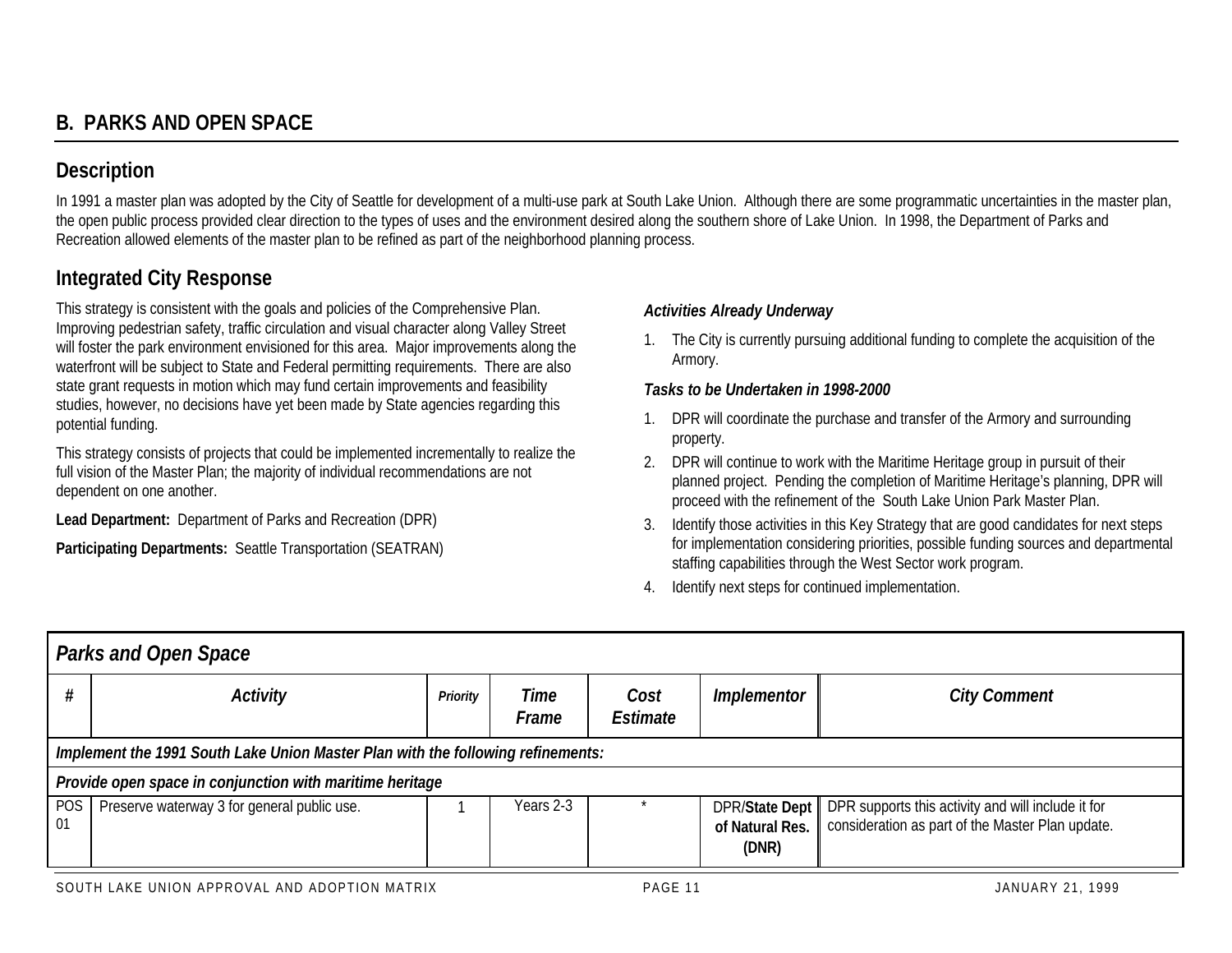|                  | <b>Parks and Open Space</b>                                                                                                                                                                                        |                 |                               |                         |                                                  |                                                                                                                                                                                                                                                                                                                                                                                                                                                               |  |  |  |  |
|------------------|--------------------------------------------------------------------------------------------------------------------------------------------------------------------------------------------------------------------|-----------------|-------------------------------|-------------------------|--------------------------------------------------|---------------------------------------------------------------------------------------------------------------------------------------------------------------------------------------------------------------------------------------------------------------------------------------------------------------------------------------------------------------------------------------------------------------------------------------------------------------|--|--|--|--|
| #                | <b>Activity</b>                                                                                                                                                                                                    | <b>Priority</b> | <b>Time</b><br>Frame          | Cost<br><b>Estimate</b> | <b>Implementor</b>                               | <b>City Comment</b>                                                                                                                                                                                                                                                                                                                                                                                                                                           |  |  |  |  |
| POS<br>02        | Allow the western half of park uplands to remain<br>primarily unprogrammed open space and the eastern<br>half to be occupied by Maritime Heritage Museum<br>activities.                                            | $\mathbf{1}$    | Years 2-3                     | $*(1)$                  | <b>DPR</b><br>Maritime Heritage<br>Museum        | DPR supports the western half of park uplands to remain<br>primarily unprogrammed public open space. As currently<br>planned, the park uplands east of Terry Ave. will<br>accommodate Maritime Heritage use. As DPR<br>understands right now, the park uplands west of Terry<br>Ave. will be dedicated primarily to unprogrammed public<br>open space.                                                                                                        |  |  |  |  |
| <b>POS</b><br>03 | Allow expansion of the Center for Wooden Boats to<br>occur in waterway 4, including access to the eastern<br>side of the Naval reserve bulkhead/pier.                                                              | $\mathbf{1}$    | Years 2-3                     | \$1+ Million            | Center for<br><b>Wooden Boats</b><br><b>DNR</b>  | Expansion of the Center for Wooden Boats cannot occur<br>until the proper permits are received from the appropriate<br>agencies. DPR supports the community's efforts to<br>expand the Center for Wooden Boats and will write<br>letters in support of this effort to the appropriate<br>permitting agencies when applications are submitted.<br>As part of this activity, the structural conditions of the<br>Navy's east pier for CWB use must be verified. |  |  |  |  |
|                  | Define uses for existing buildings in South Lake Union Park                                                                                                                                                        |                 |                               |                         |                                                  |                                                                                                                                                                                                                                                                                                                                                                                                                                                               |  |  |  |  |
| <b>POS</b><br>04 | Concur with the removal of the Neptune building;<br>evaluate community/neighborhood needs for similar<br>space.                                                                                                    | $\mathbf{1}$    | Years 1-2                     | $\star$                 | <b>DPR</b>                                       | DPR concurs with the recommendation to remove the<br>Neptune Building; however, conducting analysis to<br>evaluate community/neighborhoods needs for similar<br>space will require additional funding. This analysis may<br>be completed as part of the Master Plan Update, however,<br>state funding for the update is not expected for some time.                                                                                                           |  |  |  |  |
| <b>POS</b><br>05 | Pursue funding sources for the purchase of the<br>Armory building.                                                                                                                                                 | $\mathbf{1}$    | First 6 mo.                   | \$4+ Million            | <b>DPR</b>                                       | Negotiations are still underway with the Navy about the<br>purchase price of the building. Funding sources are<br>somewhat secured although other sources must still be<br>explored to finance the remaining \$1-2 million acquisition<br>costs.                                                                                                                                                                                                              |  |  |  |  |
| <b>POS</b><br>06 | Identify the Naval Reserve Armory building for use as<br>a Maritime Heritage Museum. Provide museum<br>interests first right of refusal to the Naval Reserve<br>Armory building pending a completed financial plan | $\mathbf{1}$    | Year 1<br>(for<br>commitment) | \$20-25+ Million        | <b>Maritime</b><br>Heritage<br><b>Foundation</b> | DPR recommends this not be used solely as a Museum<br>but also as a space for community activities. A feasibility<br>study for usage is encouraged by DPR. This feasibility<br>study could be achieved by the community through a                                                                                                                                                                                                                             |  |  |  |  |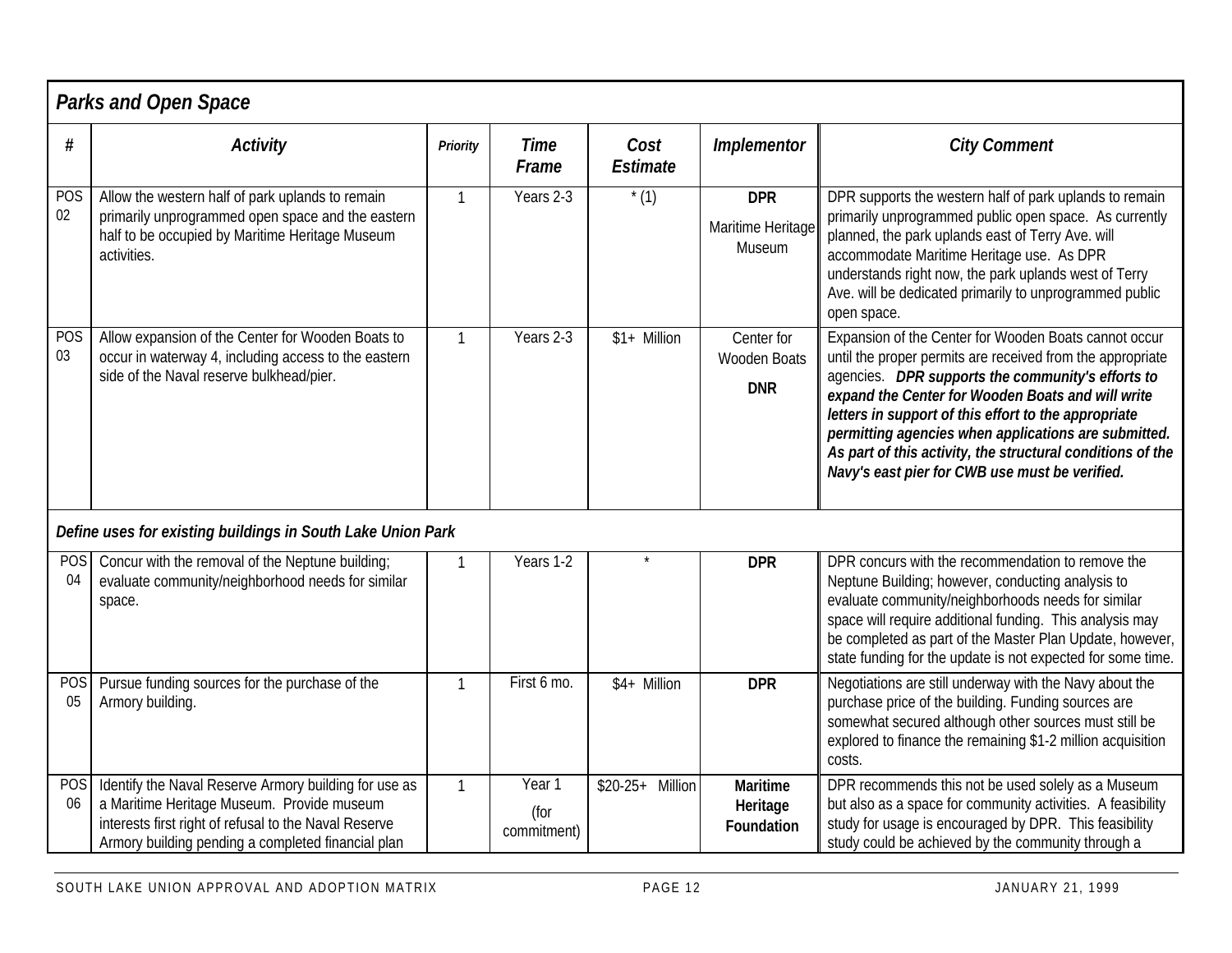|                  | <b>Parks and Open Space</b>                                                                                                                            |                 |                      |                         |                                                         |                                                                                                                                                                                                                |
|------------------|--------------------------------------------------------------------------------------------------------------------------------------------------------|-----------------|----------------------|-------------------------|---------------------------------------------------------|----------------------------------------------------------------------------------------------------------------------------------------------------------------------------------------------------------------|
| #                | <b>Activity</b>                                                                                                                                        | <b>Priority</b> | <b>Time</b><br>Frame | Cost<br><b>Estimate</b> | <b>Implementor</b>                                      | <b>City Comment</b>                                                                                                                                                                                            |
|                  | accepted by the Department of Parks and<br>Recreation.                                                                                                 |                 |                      |                         |                                                         | Neighborhood Matching Fund grant.                                                                                                                                                                              |
|                  | Provide both transient and historic ship moorage.                                                                                                      |                 |                      |                         |                                                         |                                                                                                                                                                                                                |
| <b>POS</b><br>07 | Relocate the area identified in the 1991 Master Plan<br>as "Permanent Historical Ship Moorage" to the north<br>end of the Naval Reserve bulkhead/pier. | 1               | Years 2-3            | $*(1)$                  | <b>DPR</b><br><b>Maritime</b><br>Heritage<br>Foundation | DPR supports, with cost estimates subject to further<br>design and verification.                                                                                                                               |
| <b>POS</b><br>08 | Allow only short-term moorage at the area currently<br>occupied by the vessel Wawona.                                                                  | 1               | Years 2-3            | N.A.                    | <b>DPR</b><br>Maritime Heritage<br>Foundation           | DPR supports this suggestion subject to coordination with<br>the Center for Wooden Boats' proposal to expand its<br>activities in Waterway 4.                                                                  |
| <b>POS</b><br>09 | Provide docking at the foot of Terry Avenue for a<br>South Lake Union water taxi.                                                                      | $\mathbf{1}$    | Years 2-3            | $\star$                 | <b>DPR</b>                                              | DPR questions the feasibility of this project and requires<br>more information on how this fits into the larger picture<br>before commenting.                                                                  |
| <b>POS</b><br>10 | Consider permanent moorage of the restored<br>Wawona at the northeast corner of waterway 3.                                                            | 1               | Years 4-5            | (1)                     | <b>Maritime</b><br>Heritage<br>Foundation               | DPR supports the moorage of one large vessel in good<br>display condition at the Park.                                                                                                                         |
|                  | Design bulkheads, piers and shoreline for maximum public access                                                                                        |                 |                      |                         |                                                         |                                                                                                                                                                                                                |
| POS<br>11        | Consider a "hard-edge" shoreline for the northeast<br>corner of waterway 3.                                                                            | 1               | Years 2-3            | $\star$                 | <b>DPR</b>                                              | DPR supports this recommendation and recommends it<br>be included for consideration as part of the Master Plan<br>update.                                                                                      |
|                  | Incorporate natural features and Native American Long House and Canoe House                                                                            |                 |                      |                         |                                                         |                                                                                                                                                                                                                |
| <b>POS</b><br>12 | Plan for the inclusion of a Native American Long<br>House and Canoe House at waterway 3.                                                               |                 | Years 2-3            | (1)                     | <b>DPR</b><br>Maritime Heritage<br>Foundation           | DPR supports locating this activity building as far from the<br>shoreline as possible to avoid decreasing the size of<br>available natural habitat and would like to keep the<br>building at a minimum height. |
| <b>POS</b><br>13 | Recognize and plan for connection to the Potlatch<br>Trail.                                                                                            | $\mathbf{1}$    | Years 4-5            | N.A.                    | <b>SEATRAN</b><br><b>DPR</b>                            | DPR supports this concept. The Potlatch Trail is on the<br>City's long term needs list. See response to T 01.                                                                                                  |
|                  |                                                                                                                                                        |                 |                      | <b>DACE 10</b>          |                                                         |                                                                                                                                                                                                                |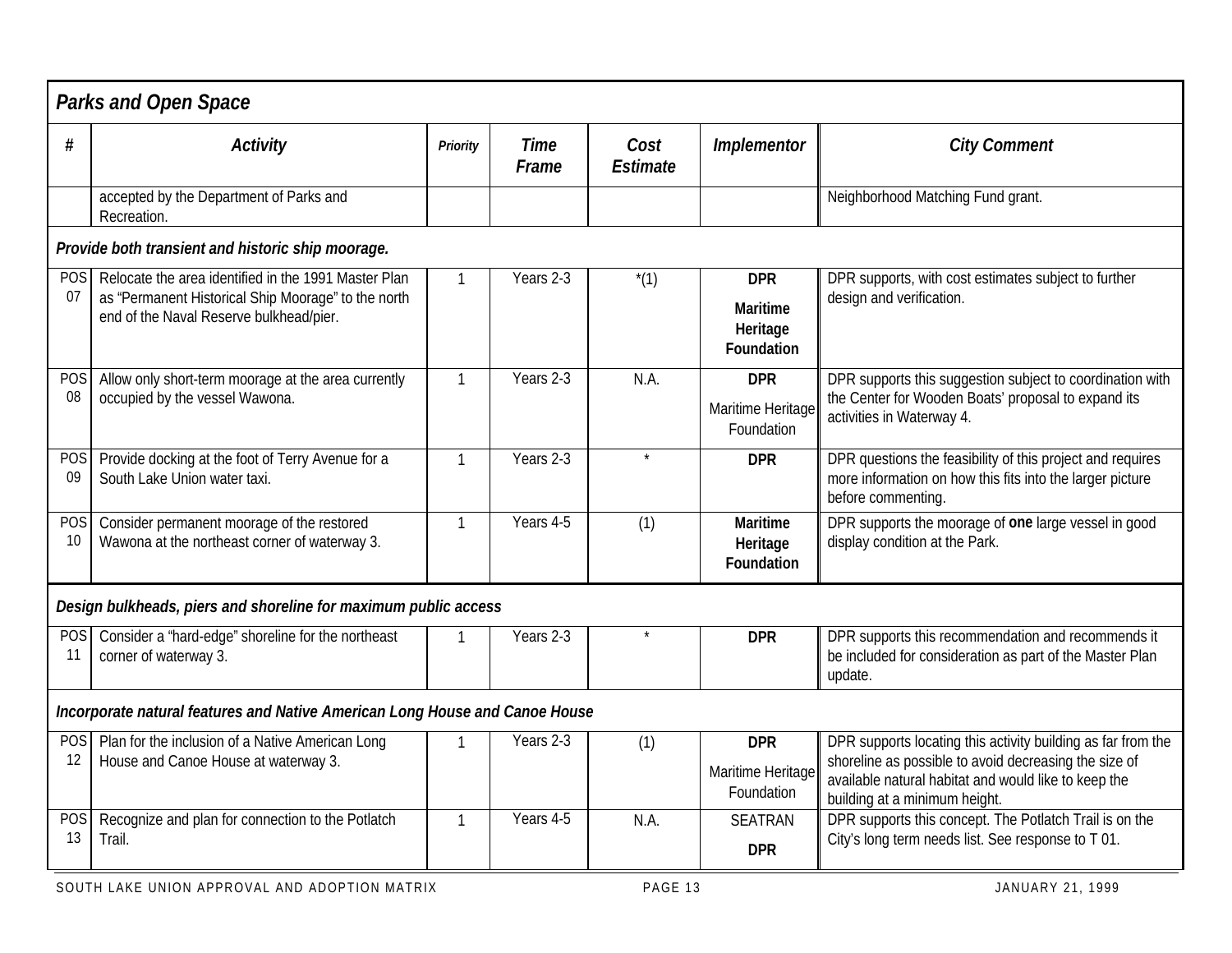|                                     | <b>Parks and Open Space</b>                                                                                                   |                 |                      |                           |                              |                                                                                                                                                                                                                                                                                                                                                                                                                                                                                                                                                                       |  |  |  |  |
|-------------------------------------|-------------------------------------------------------------------------------------------------------------------------------|-----------------|----------------------|---------------------------|------------------------------|-----------------------------------------------------------------------------------------------------------------------------------------------------------------------------------------------------------------------------------------------------------------------------------------------------------------------------------------------------------------------------------------------------------------------------------------------------------------------------------------------------------------------------------------------------------------------|--|--|--|--|
| #                                   | <b>Activity</b>                                                                                                               | <b>Priority</b> | <b>Time</b><br>Frame | Cost<br><b>Estimate</b>   | Implementor                  | <b>City Comment</b>                                                                                                                                                                                                                                                                                                                                                                                                                                                                                                                                                   |  |  |  |  |
| POS<br>14                           | Consider a reduction of the "Natural Habitat" area<br>depicted on the 1991 Park Master Plan.                                  | 1               | Years 2-3            |                           | <b>DPR</b>                   | DPR will consider this recommendation with the intent of<br>preserving a significant amount of quality habitat.                                                                                                                                                                                                                                                                                                                                                                                                                                                       |  |  |  |  |
|                                     | Emphasize pedestrian and transit access including a pedestrian overpass on Valley.                                            |                 |                      |                           |                              |                                                                                                                                                                                                                                                                                                                                                                                                                                                                                                                                                                       |  |  |  |  |
| POS<br>15                           | Include provisions for transit service to the park area.                                                                      | 1               | Years 2-3            |                           | <b>Metro</b>                 | This recommendation will be forwarded to KC Metro for<br>consideration during their six year planning process.                                                                                                                                                                                                                                                                                                                                                                                                                                                        |  |  |  |  |
| <b>POS</b><br>16 <sub>1</sub><br>18 | Reinforce at-grade pedestrian crossings on Valley<br>Street at Terry Avenue and Westlake Avenue.                              | 1               | Years 3-4            | $\star$                   | <b>SEATRAN</b><br><b>DPR</b> | Please see the response to T-01                                                                                                                                                                                                                                                                                                                                                                                                                                                                                                                                       |  |  |  |  |
| POS<br>17                           | Provide pedestrian access to all shorelines.                                                                                  | 1               | Years 2-3            | $\star$                   | <b>DPR</b><br><b>SEATRAN</b> | DPR supports this recommendation where appropriate.<br>Some areas of the shoreline may not be appropriate for<br>pedestrian access.<br>Street ends, such as Terry and Yale, are managed by<br>SEATRAN. Depending upon a policy decision to be made<br>this year, SEATRAN could establish a new program to<br>help enhance such shoreline street ends for public use.<br>Partnerships that stretch funding, neighborhood plan<br>recommendations, and collaboration with adjacent<br>property owners will all be important criteria for<br>development of street ends. |  |  |  |  |
| <b>POS</b><br>18 T<br>17            | Construct a pedestrian bridge over Valley Street to<br>connect the parking structure south of Valley Street<br>with the park. | $\mathbf{1}$    | Years 4-5            | $\star$                   | <b>DPR</b><br><b>SEATRAN</b> | This is a duplicate recommendation, please see T 17 in<br>the following key strategy (Transportation) for a response.                                                                                                                                                                                                                                                                                                                                                                                                                                                 |  |  |  |  |
|                                     | Provide limited parking north of Valley; primary parking in structure south of Valley                                         |                 |                      |                           |                              |                                                                                                                                                                                                                                                                                                                                                                                                                                                                                                                                                                       |  |  |  |  |
| <b>POS</b><br>19<br>T 24            | Construct a parking structure south of Valley Street<br>across from South Lake Union Park.                                    | $\mathbf{1}$    | Years 4-5            | $\star$<br>(revenue bond) | <b>DPR</b><br><b>ESD</b>     | This idea will be explored by the City's South Lake Union<br>IDT in conjunction with ESD and OED. DPR supports this<br>in concept although it is subject to the outcome of study<br>and financial feasibility. Park dollars would not go to a<br>facility on non-DPR owned land.                                                                                                                                                                                                                                                                                      |  |  |  |  |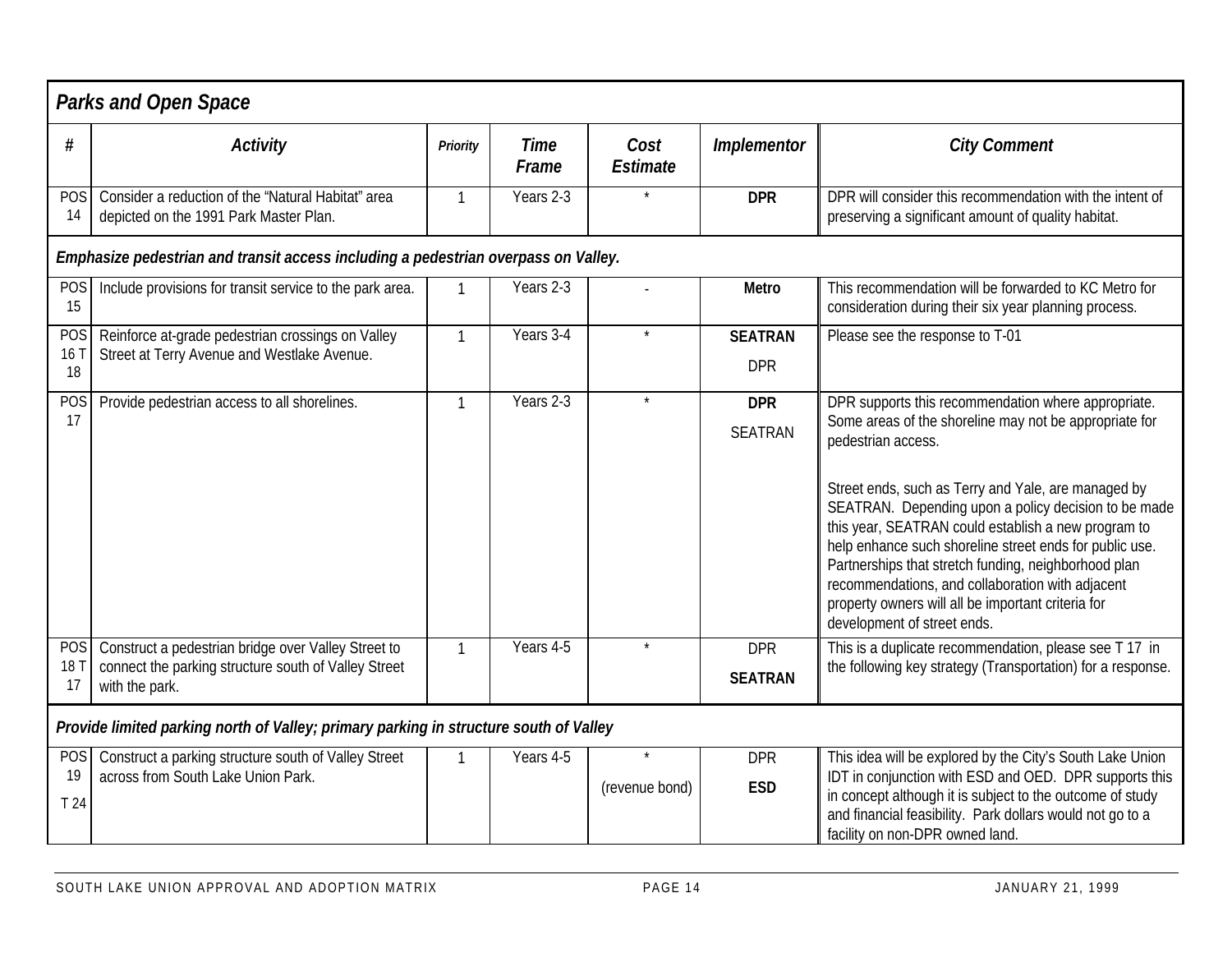|                                                                                                                                                               | <b>Parks and Open Space</b>                                                      |                                                                    |                      |                  |                                                                                                          |                                                                                                                                                                                                      |  |  |  |  |
|---------------------------------------------------------------------------------------------------------------------------------------------------------------|----------------------------------------------------------------------------------|--------------------------------------------------------------------|----------------------|------------------|----------------------------------------------------------------------------------------------------------|------------------------------------------------------------------------------------------------------------------------------------------------------------------------------------------------------|--|--|--|--|
|                                                                                                                                                               | <b>Activity</b>                                                                  | Priority                                                           | <b>Time</b><br>Frame | Cost<br>Estimate | <b>Implementor</b>                                                                                       | <b>City Comment</b>                                                                                                                                                                                  |  |  |  |  |
| <b>POS</b><br>20                                                                                                                                              | Parking must be planned to meet South Lake Union<br>Park's special events needs. |                                                                    | Years 4-5            |                  | <b>DPR</b>                                                                                               | DPR agrees that parking for special events should be a<br>consideration in design and development of new projects.<br>Extraordinary large event parking requirements should be<br>examined off-site. |  |  |  |  |
| <b>POS</b><br>21                                                                                                                                              | Limit parking north of Valley Street                                             |                                                                    | Years 2-3            |                  | <b>DPR</b>                                                                                               | DPR supports this concept.                                                                                                                                                                           |  |  |  |  |
| Demolition/site clean-up<br>General park improvements, including shoreline treatment<br>Parking garage<br>Pedestrian overpass<br>At grade crossings of Valley |                                                                                  | \$500,000<br>\$16,000,000<br>\$2,400,000<br>\$500,000<br>\$800,000 |                      | Wawona pier      | (1) Maritime Heritage Foundation site costs<br>Historic ship moorage<br>Native American Canoe/Long House | \$4,800,000<br>\$200,000<br>\$800,000<br>\$400,000                                                                                                                                                   |  |  |  |  |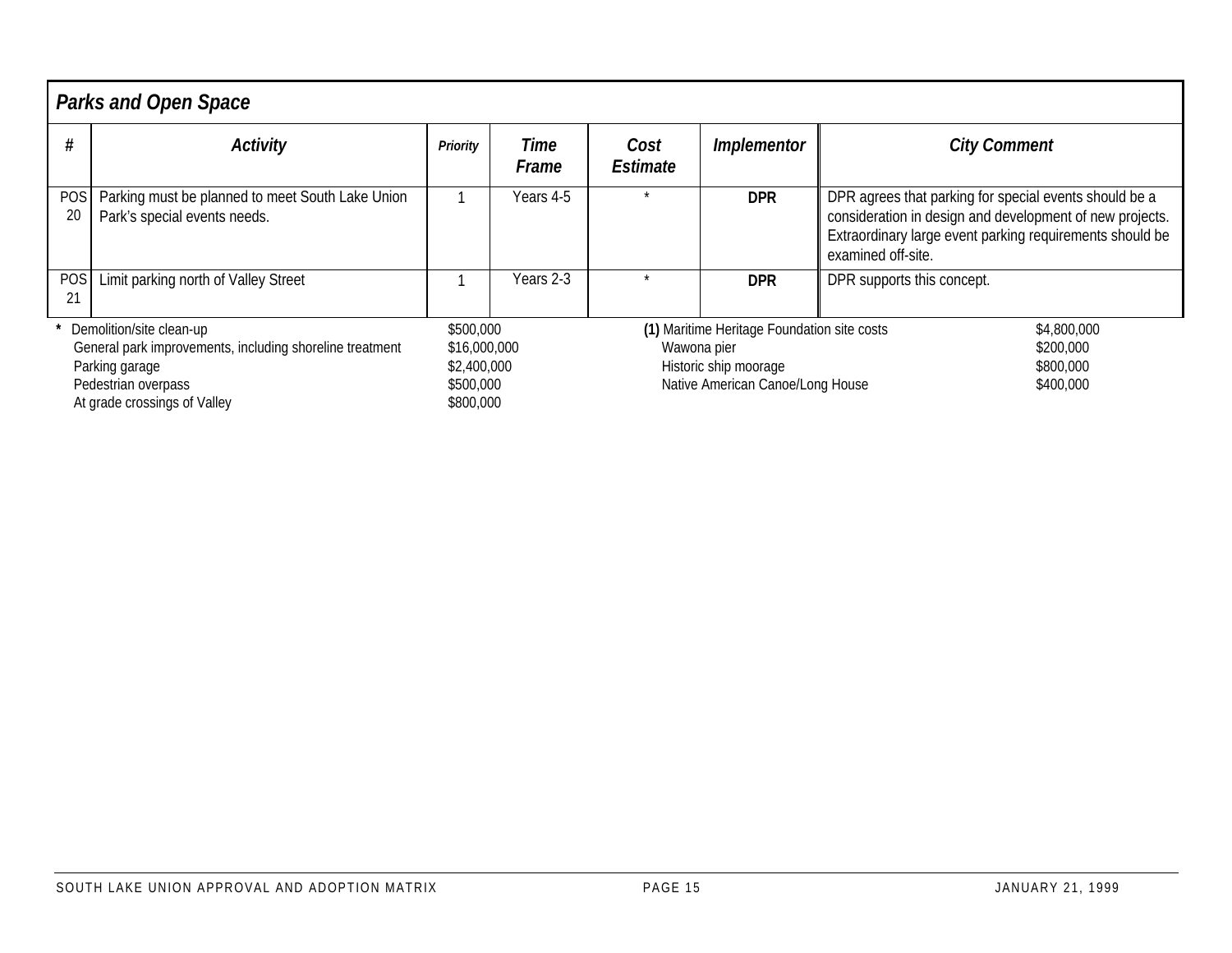## **Description**

Vehicular, bicycle, pedestrian and transit movements are some of the important factors to enhancing the overall quality of the area. Access to business amenities and recreation in the South Lake Union neighborhood to and from outside destinations should be balanced with internal neighborhood needs.

## **Integrated City Response**

This strategy is consistent with the Comprehensive Plan. It is designed to improve the overall efficiency of the major east/west corridor through this neighborhood. The quality of the environment for pedestrians and the local business district is also addressed through this Key Strategy.

The City received a Puget Sound Regional Council (PSRC) grant to plan for a six lane depressed roadway through the Mercer/Valley corridor. After working very closely with the neighborhood, the City has determined that the six lane roadway is no longer an option to consider. In order to utilize the grant for the type of projects desired by the community, a modification of the grant's scope of work must be obtained from the PSRC.

While directed toward a single goal, the individual activities in this strategy could be implemented independently of one another. It would be helpful to the City if the neighborhood set priorities among these activities, recognizing that most likely, activities independent of the activities identified within the PSRC grant will be implemented later as opportunities arise. Until the PSRC approves the proposed modifications, these projects are on hold.

**Lead Department:** SEATRAN

**Participating Departments:** DPR, Seattle Center

## *Activities Already Underway*

1. SEATRAN is pursuing a modification to the Puget Sound Regional Council grant to allow the City to use the existing grant for projects identified in this Key Strategy.

## *Tasks to be Undertaken in 1998-2000*

- 1. Pending approval of PSRC grant modification, begin study (Activities T01 & T03) of the corridor changes identified within this Key Strategy.
- 2. Identify those activities in this Key Strategy that are good candidates for next steps for implementation considering priorities, possible funding sources and departmental staffing capabilities through the West Sector work program.
- 3. Identify next steps for continued implementation.

|                 | Transportation                                                                                                               |          |                      |                      |             |                                                                                                                                                                                                                                                                                                                           |  |  |  |  |
|-----------------|------------------------------------------------------------------------------------------------------------------------------|----------|----------------------|----------------------|-------------|---------------------------------------------------------------------------------------------------------------------------------------------------------------------------------------------------------------------------------------------------------------------------------------------------------------------------|--|--|--|--|
|                 | <b>Activity</b>                                                                                                              | Priority | <b>Time</b><br>Frame | Cost Estimate        | Implementor | <b>City Comment</b>                                                                                                                                                                                                                                                                                                       |  |  |  |  |
|                 | Develop system wide improvements for the Mercer/Valley corridor, including support for the South Lake Union Park Master Plan |          |                      |                      |             |                                                                                                                                                                                                                                                                                                                           |  |  |  |  |
| T <sub>01</sub> | Study the Mercer/Valley corridor at a global level to<br>determine areas of traffic generation and destination.              |          | Year 1               | \$100,000<br>(study) | SEATRAN     | SEATRAN may be able to reprogram a federal grant<br>(awarded by the PSRC) that would allow SEATRAN to<br>work with other departments and the community on a<br>proposed package of transportation improvements in<br>1999. Based on transportation decisions made at the<br>global level, SEATRAN would expect some minor |  |  |  |  |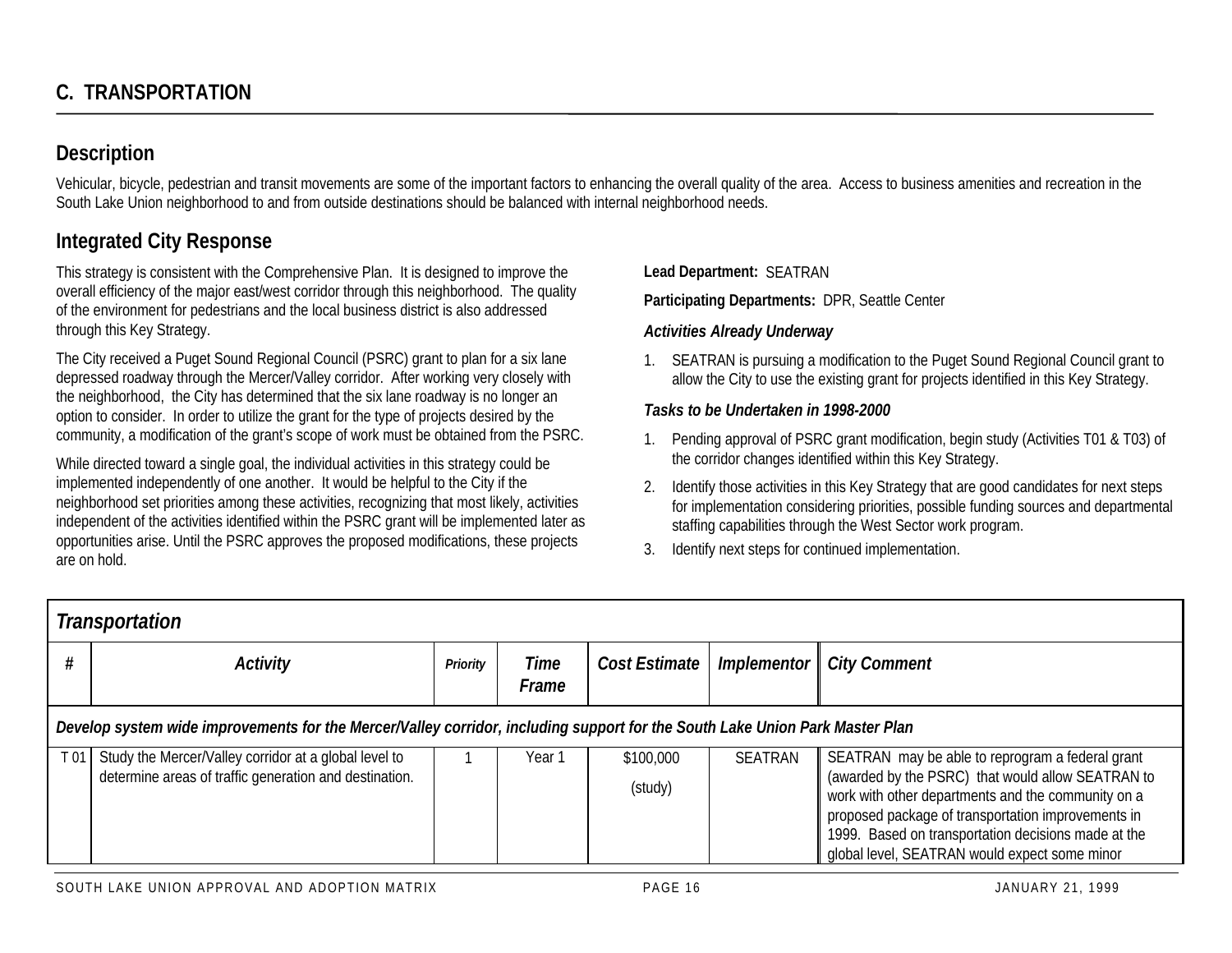|          | <b>Transportation</b>                                                                                                                                                                     |                 |                      |                           |                              |                                                                                                                                                                                                                                                                                     |
|----------|-------------------------------------------------------------------------------------------------------------------------------------------------------------------------------------------|-----------------|----------------------|---------------------------|------------------------------|-------------------------------------------------------------------------------------------------------------------------------------------------------------------------------------------------------------------------------------------------------------------------------------|
| #        | <b>Activity</b>                                                                                                                                                                           | <b>Priority</b> | <b>Time</b><br>Frame | <b>Cost Estimate</b>      | Implementor                  | <b>City Comment</b>                                                                                                                                                                                                                                                                 |
|          |                                                                                                                                                                                           |                 |                      |                           |                              | recommended activities to be dropped/added/amended.<br>If the federal funds can not be reprogrammed, SEATRAN<br>efforts would be much more minimal, such as working<br>with the community on a limited number of conceptual<br>plans during 1999.                                   |
| $T_{02}$ | Prepare "mini" urban design plan for Mercer/Valley                                                                                                                                        | $\mathbf{1}$    | Year <sub>1</sub>    | \$80,000                  | <b>SPO</b>                   | See response to T01.                                                                                                                                                                                                                                                                |
|          | corridor integrating considerations of land use, access,<br>and neighborhood character.                                                                                                   |                 |                      |                           | <b>Consultant</b>            | SPO and SEATRAN can provide technical support for<br>this project. SLUPCOM may want to utilize Early<br>Implementation Funding or Neighborhood Matching Fund<br>grants to begin work on this design plan.                                                                           |
| T 03     | Develop a set of integrated improvements for the<br>whole corridor with little or no right of way impacts and<br>only positively perceived or mitigatable impacts on the<br>neighborhood. | $\mathbf{1}$    | Years 1-2            | \$200,000<br>(study only) | <b>SEATRAN</b><br>Consultant | See response to T 01. This recommendation will be<br>considered in the comprehensive South Lake Union<br>transportation proposal, if the proposed modification to the<br>Puget Sound Regional Council grant (submitted to the<br>PSRC by SEATRAN on November 10, 1998) is accepted. |
|          | Sub-Category: Vehicle Mobility-signage and lane improvements                                                                                                                              |                 |                      |                           |                              |                                                                                                                                                                                                                                                                                     |
| T 04     | North bound Fairview Avenue North to I-5 on ramps.                                                                                                                                        |                 | Years 2-3            | \$50,000                  | <b>SEATRAN</b>               | See response to T 01. This recommendation will be                                                                                                                                                                                                                                   |
|          |                                                                                                                                                                                           |                 |                      |                           | <b>DOT</b>                   | considered in the comprehensive South Lake Union<br>transportation proposal, if the proposed modification to the<br>Puget Sound Regional Council grant (submitted to the<br>PSRC by SEATRAN on November 10, 1998) is accepted.                                                      |
| T 05     | 9th Avenue North to Mercer Street.                                                                                                                                                        | $\overline{2}$  | Years 2-3            | \$50,000                  | <b>SEATRAN</b>               | See response to T 01. This recommendation will be<br>considered in the comprehensive South Lake Union<br>transportation proposal, if the proposed modification to the<br>Puget Sound Regional Council grant (submitted to the<br>PSRC by SEATRAN on November 10, 1998) is accepted. |
| T 06     | 9th Avenue North to Broad Street.                                                                                                                                                         | 3               | Years 4-5            | \$50,000                  | <b>SEATRAN</b>               | See response to T 01. This recommendation will be<br>considered in the comprehensive South Lake Union<br>transportation proposal, if the proposed modification to the<br>Puget Sound Regional Council grant (submitted to the<br>PSRC by SEATRAN on November 10, 1998) is accepted. |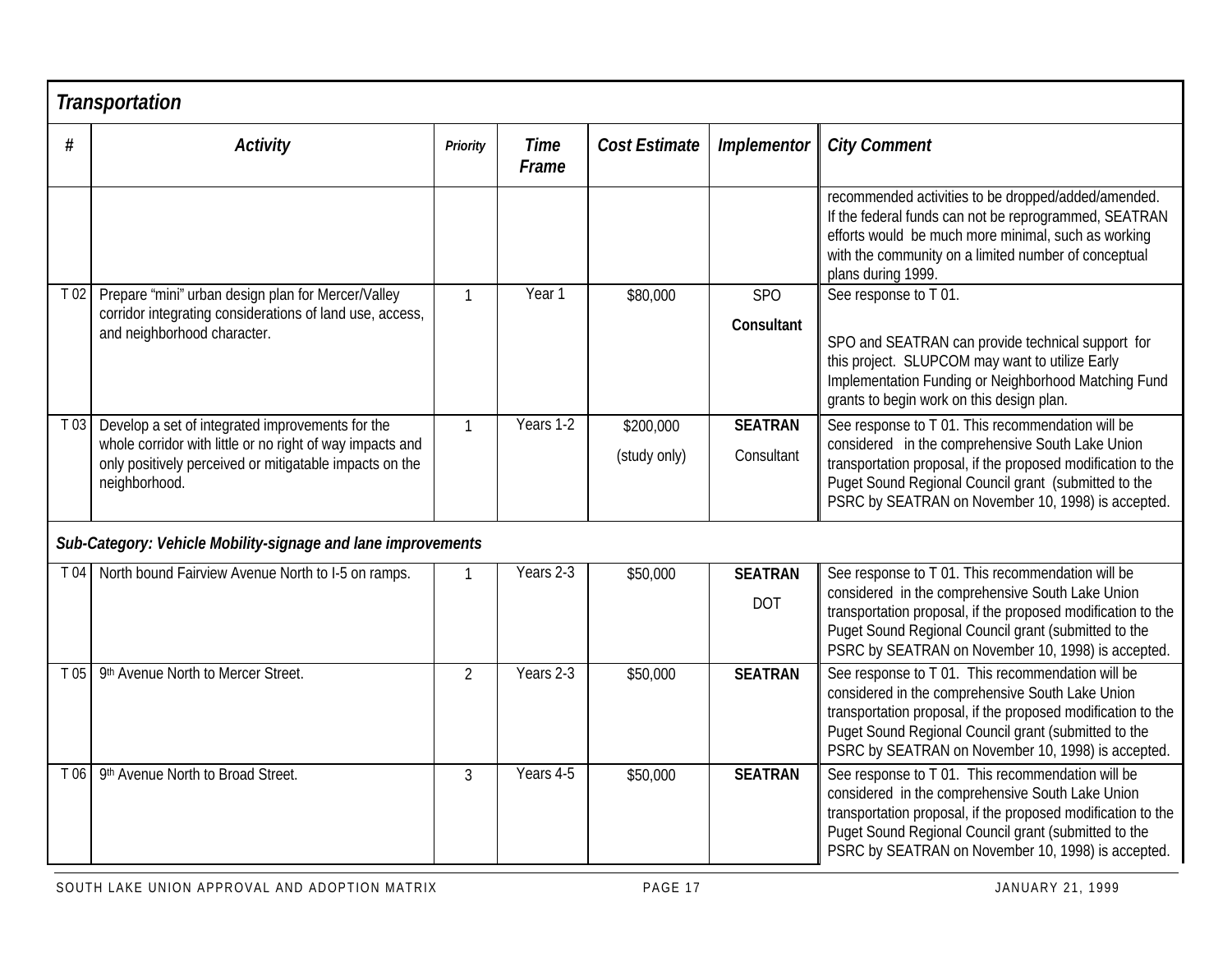## *Transportation*

|      | nansportation                                                                              |                 |                      |                      |                              |                                                                                                                                                                                                                                                                                     |
|------|--------------------------------------------------------------------------------------------|-----------------|----------------------|----------------------|------------------------------|-------------------------------------------------------------------------------------------------------------------------------------------------------------------------------------------------------------------------------------------------------------------------------------|
| #    | <b>Activity</b>                                                                            | <b>Priority</b> | <b>Time</b><br>Frame | <b>Cost Estimate</b> | <b>Implementor</b>           | <b>City Comment</b>                                                                                                                                                                                                                                                                 |
| T 07 | Reconstruct the Valley/ Fairview intersection to reduce<br>the west bound left turn angle. | $\mathbf{1}$    | Years 2-3            | \$250,000            | <b>SEATRAN</b>               | See response to T 01. This recommendation will be<br>considered in the comprehensive South Lake Union<br>transportation proposal, if the proposed modification to the<br>Puget Sound Regional Council grant (submitted to the<br>PSRC by SEATRAN on November 10, 1998) is accepted. |
| T 08 | Extend mainline on ramp lanes.                                                             | $\overline{2}$  | Years 4-5            | $\overline{?}$       | <b>DOT</b>                   | DOT would be the lead on this activity (this is not<br>included in the package of improvements for the PSRC<br>grant amendment).                                                                                                                                                    |
| T 09 | Improve lane definition and signage on Valley for west<br>bound traffic.                   | $\mathbf{1}$    | Years 2-3            | \$50,000             | <b>SEATRAN</b>               | Some of this is being done through a CSO (combined<br>sewer overflow) project.                                                                                                                                                                                                      |
|      | T 10 Off ramp merge/lane changes approaching Fairview/<br>Mercer intersection.             | $\overline{2}$  | Years 2-3            | \$100,000            | <b>DOT</b>                   | DOT would be the lead on this activity (this is not<br>included in the package of improvements for the PSRC<br>grant amendment).                                                                                                                                                    |
|      | Sub-Category: Vehicle Mobility-modify and/or upgrade signal timing network                 |                 |                      |                      |                              |                                                                                                                                                                                                                                                                                     |
| T11  | Fairview/ Mercer intersection and related intersections                                    |                 | Years 2-3            | \$150,000            | <b>SEATRAN</b>               | See response to T 01. This recommendation will be<br>considered in the comprehensive South Lake Union<br>transportation proposal, if the proposed modification to the<br>Puget Sound Regional Council grant (submitted to the<br>PSRC by SEATRAN on November 10, 1998) is accepted. |
| T12  | Left turn signal east bound Broad Street to north<br>bound Westlake Avenue North.          |                 | Years 2-3            | \$80,000             | <b>SEATRAN</b>               | See response to T 01. This recommendation will be<br>considered in the comprehensive South Lake Union<br>transportation proposal, if the proposed modification to the<br>Puget Sound Regional Council grant (submitted to the<br>PSRC by SEATRAN on November 10, 1998) is accepted. |
|      | Category: Potential improvements requiring further analysis                                |                 |                      |                      |                              |                                                                                                                                                                                                                                                                                     |
| T 13 | Terry Avenue signal on Mercer and/or Valley Streets.                                       | $\overline{2}$  | Years 4-5<br>(study) | \$50,000<br>(study)  | <b>SEATRAN</b><br><b>DOT</b> | See response to T 01. This recommendation will be<br>considered in the comprehensive South Lake Union<br>transportation proposal, if the proposed modification to the<br>Puget Sound Regional Council grant (submitted to the<br>PSRC by SEATRAN on November 10, 1998) is accepted. |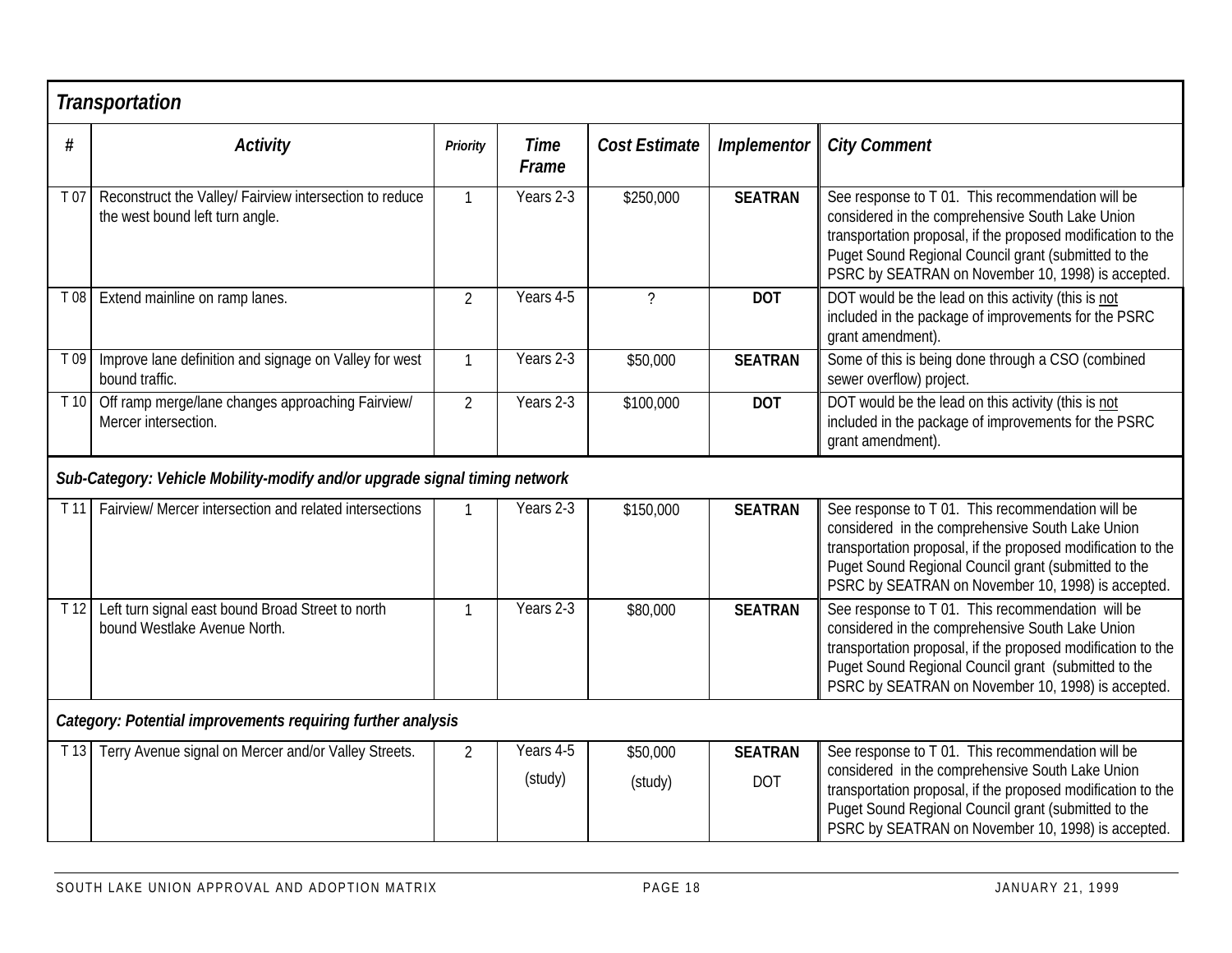## *Transportation*

| $\#$            | <b>Activity</b>                                                                                        | <b>Priority</b> | <b>Time</b><br>Frame | Cost Estimate | <b>Implementor</b>           | <b>City Comment</b>                                                                                                                                                                                                            |  |  |
|-----------------|--------------------------------------------------------------------------------------------------------|-----------------|----------------------|---------------|------------------------------|--------------------------------------------------------------------------------------------------------------------------------------------------------------------------------------------------------------------------------|--|--|
| T14             | Signalized intersection(s) on Aurora at or between                                                     | $\overline{2}$  | Years 4-5            | \$50,000      | <b>SEATRAN</b>               | DOT would be the lead on this activity (this is not                                                                                                                                                                            |  |  |
|                 | Harrison and Aloha.                                                                                    |                 | (study)              | (study)       | <b>DOT</b>                   | included in the package of improvements for the PSRC<br>grant amendment. Though it may be considered during<br>the process, DOT will be the final decision maker).                                                             |  |  |
| T <sub>15</sub> | Grade separation of Fairview/Mercer intersection.                                                      | $\overline{2}$  | Years 4-5            | \$80,000      | <b>SEATRAN</b>               | See response to T 01. This recommendation will be                                                                                                                                                                              |  |  |
|                 |                                                                                                        |                 | (study)              | (study)       | <b>DOT</b>                   | considered in the comprehensive South Lake Union<br>transportation proposal, if the proposed modification to the<br>Puget Sound Regional Council grant (submitted to the<br>PSRC by SEATRAN on November 10, 1998) is accepted. |  |  |
| T16             | Under crossing of Roy Street for pedestrians and                                                       | $\overline{2}$  | Years 4-5            | \$80,000      | <b>SEATRAN</b>               | See response to T 01. This recommendation will be                                                                                                                                                                              |  |  |
|                 | vehicles.                                                                                              |                 | (study)              | (study)       | <b>DOT</b>                   | considered in the comprehensive South Lake Union<br>transportation proposal, if the proposed modification to the<br>Puget Sound Regional Council grant (submitted to the<br>PSRC by SEATRAN on November 10, 1998) is accepted. |  |  |
|                 | Other traffic and pedestrian improvements                                                              |                 |                      |               |                              |                                                                                                                                                                                                                                |  |  |
| T 17            | Construct a pedestrian overpass across Valley Street<br>between Terry Avenue North and Fairview Avenue |                 |                      |               | <b>SEATRAN</b>               | The pedestrian bridge would be tied to construction of a<br>parking garage (discussed in Activity P19/T24 of the                                                                                                               |  |  |
| POS<br>18       | North.                                                                                                 |                 | Years 4-5            |               | Parks                        | Parks & Open Space Key Strategy). Continued work on<br>the property development and transportation element may<br>revise the location or design.                                                                               |  |  |
|                 |                                                                                                        |                 |                      |               |                              | Financially, this project may not be feasible and there are<br>concerns over space for placement. This must be<br>anchored in the south end on the same axis as the city<br>property.                                          |  |  |
| T 18            | Create a separator curb on the north edge of Valley,                                                   |                 | <b>See Parks</b>     |               | <b>SEATRAN</b>               | Some of this is being done through a CSO (combined                                                                                                                                                                             |  |  |
| POS<br>16       | and design an inviting visual entrance to South Lake<br>Union Park.                                    |                 | and Open<br>Space    |               | Metro                        | sewer overflow) project. The rest could be done with the<br>PSRC grant - see response to T 01.                                                                                                                                 |  |  |
| T 19            | Improve routes connecting Mercer/Valley with Aurora.                                                   | $\overline{2}$  | Years 4-5            | \$200,000     | <b>SEATRAN</b><br><b>DOT</b> | This is not included in the package of improvements for<br>the PSRC grant amendment, so SEATRAN will not have<br>the staff to develop potential improvements in the near<br>future.                                            |  |  |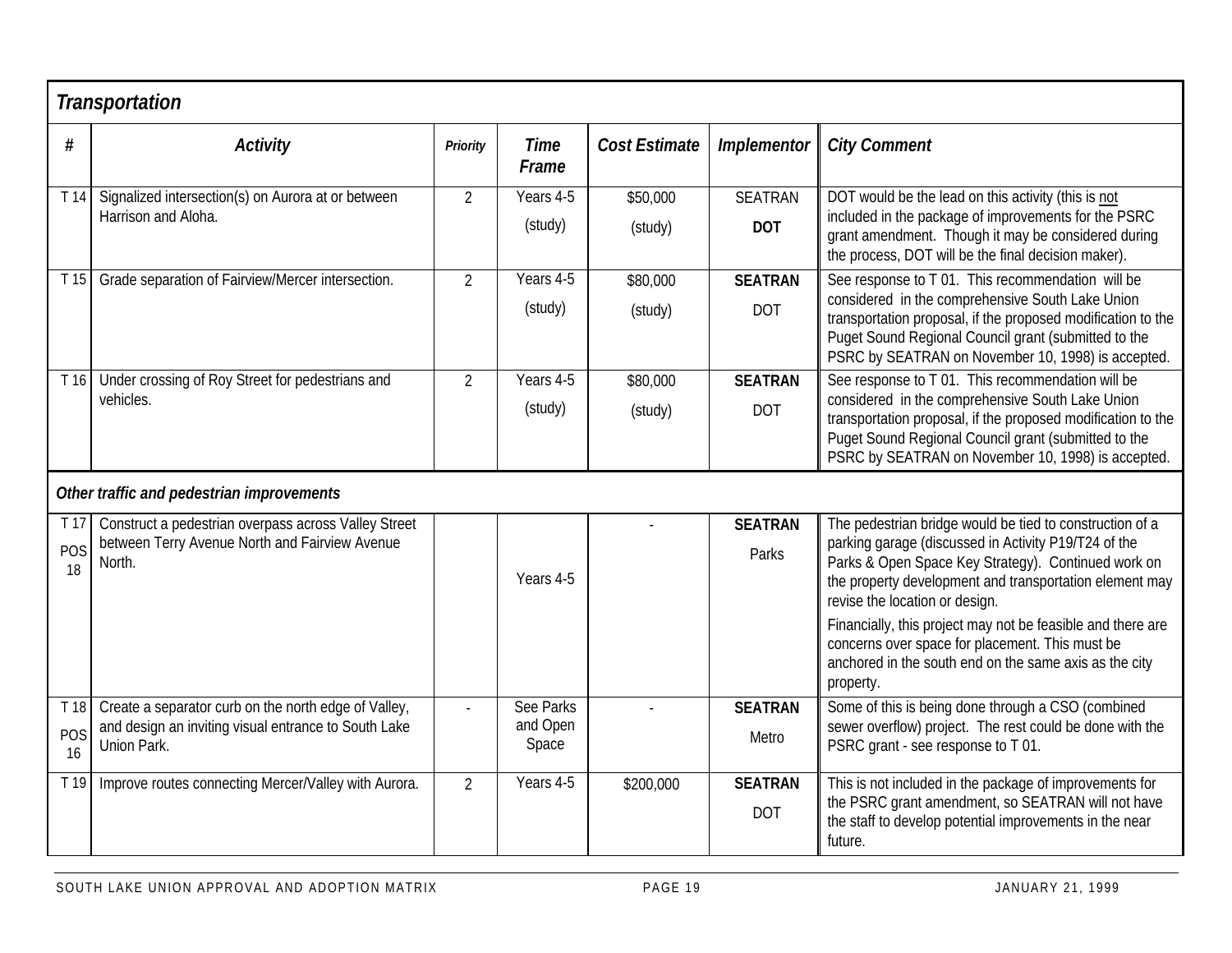|                 | <b>Transportation</b>                                                                                                                                                           |                 |                                |                      |                                                    |                                                                                                                                                                                                                                                                                                                                                                                                                                               |
|-----------------|---------------------------------------------------------------------------------------------------------------------------------------------------------------------------------|-----------------|--------------------------------|----------------------|----------------------------------------------------|-----------------------------------------------------------------------------------------------------------------------------------------------------------------------------------------------------------------------------------------------------------------------------------------------------------------------------------------------------------------------------------------------------------------------------------------------|
| #               | <b>Activity</b>                                                                                                                                                                 | <b>Priority</b> | <b>Time</b><br>Frame           | <b>Cost Estimate</b> | Implementor                                        | <b>City Comment</b>                                                                                                                                                                                                                                                                                                                                                                                                                           |
| T <sub>20</sub> | Consider in physical design of South Lake Union Park,<br>an internal street network with vehicle access from<br>Westlake and Fairview.                                          | $\overline{2}$  | Years 2-3                      | N.A.                 | <b>SEATRAN</b><br><b>Parks</b>                     | Planning for this internal street network will occur during<br>the Master Plan update. SEATRAN will be involved in this<br>planning. Please see response to T 01.                                                                                                                                                                                                                                                                             |
| T21             | Support greater vehicle capacity from Broad Street to<br>Seattle Center parking.                                                                                                | $\overline{2}$  | Years 4-5                      | \$250,000            | <b>SEATRAN</b><br>Seattle Center                   | This is probably beyond the PSRC grant's scope of work.<br>Seattle Center would have the lead on identifying street<br>capacity to their facilities.                                                                                                                                                                                                                                                                                          |
|                 | Conduct parking study and develop parking plan for South Lake Union                                                                                                             |                 |                                |                      |                                                    |                                                                                                                                                                                                                                                                                                                                                                                                                                               |
| T <sub>22</sub> | Conduct a comprehensive parking study to determine<br>needs and identify changes in land use for current<br>surface parking areas within each of the neighborhood<br>sub-areas. |                 | Years 1-2                      | \$100,000<br>(study) | Consultant<br>SPO, DCLU                            | This is probably beyond the PSRC grant's scope of work.<br>DCLU believes that the issues examined as part of the<br>City-wide parking study to be conducted by SPO in 1999<br>could influence future decisions on parking issues<br>highlighted in the Cascade Neighborhood. See also 5,<br>Tasks to be undertaken 1998-2000:, and NC 04, page 7                                                                                              |
| T23             | Integrate parking requirements required by zoning with<br>actual service levels of public transportation and uses<br>in new developments.                                       | $\mathbf{1}$    | Years 1-2                      | N.A.                 | <b>DCLU</b>                                        | This activity is more of a policy statement rather than an<br>action item.                                                                                                                                                                                                                                                                                                                                                                    |
| POS<br>19       | T 24 Provide adequate parking for the Maritime Heritage<br>Museum as well as all new development in South Lake<br>Union.                                                        |                 | See Parks<br>and Open<br>Space |                      | <b>DPR</b><br>ESD<br><b>DCLU</b><br><b>SEATRAN</b> | While this activity is more of a policy statement rather than<br>an action item, the following comments are:<br>DPR recognizes the need for parking to access the park<br>and proposed Maritime Heritage Center. Parking<br>concerns outside this area would not be DPR's<br>responsibility.<br>ESD has gone through an RFP process for a parking<br>operator at the parking lot south of Valley St. and will be<br>negotiating an agreement. |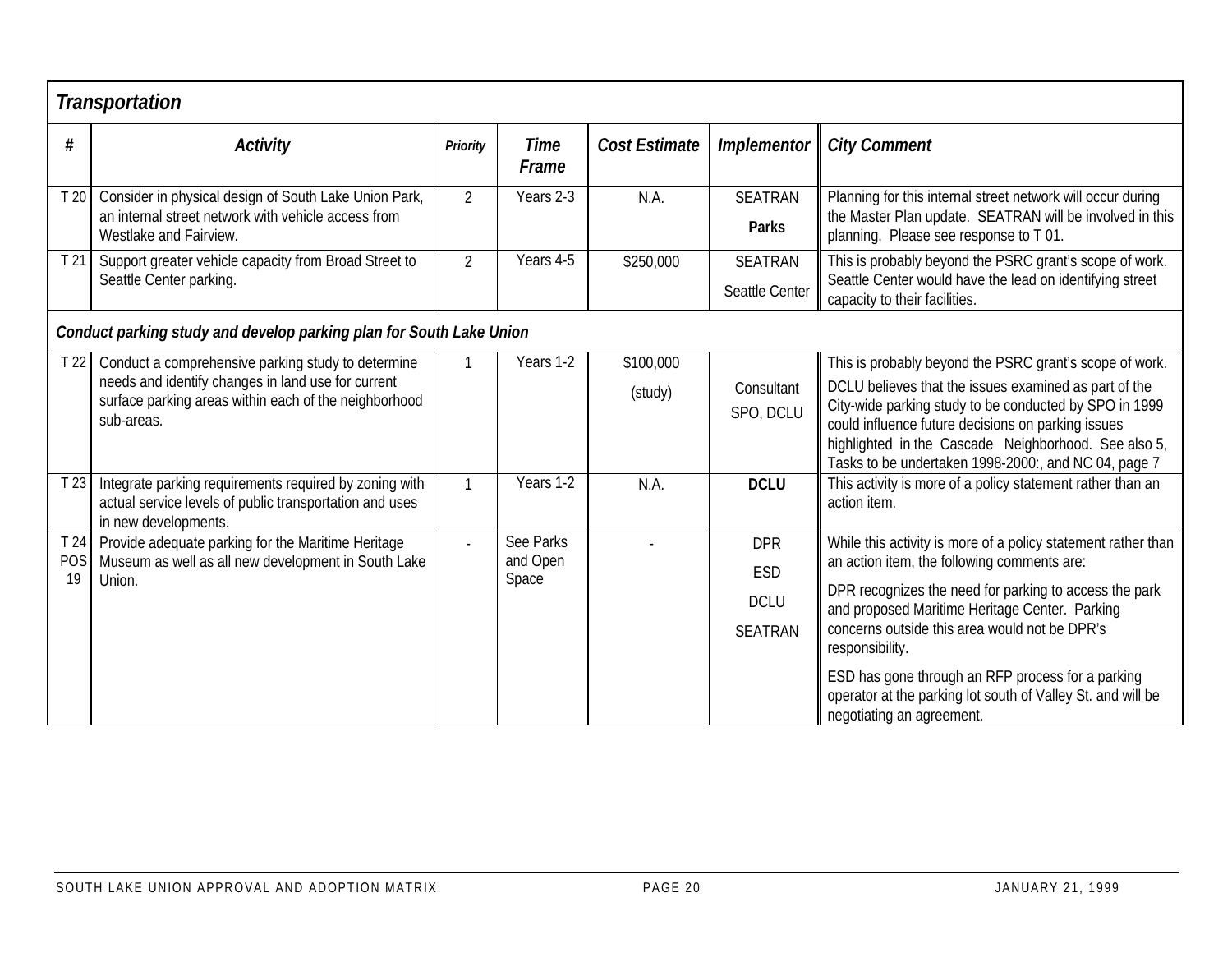## **II. Additional Activities For Implementation**

The activities listed in this section are not directly associated with a Key Strategy. The City has, when possible, identified next steps for implementation of each of these activities. The response will specify 1) activities already under way; 2) activities for which the City agrees to initiate next steps(will include a schedule for the work); 3) activities to be placed on the agenda for prioritization as part of Sector work programs; 4) activities for City consideration in the long-term future, but which the City will not immediately prioritize; 5) activities for which the community must take the lead (may be supported by City departments or existing programs); 6) issues to be submitted for inclusion in the policy docket (the docket will assign responsibility for consideration of the issue and provide a schedule for reporting back to Council); and 7) activities which the City will not support. As with the activities listed for each Key Strategy in Section I, these activities are intended to be implemented over the span of many years. All activities with the exception of those in category 7 above will remain as items for further consideration and will be the subject of tracking and reports back to the Council and community.

| #               | <b>Activity</b>                                                                                                                                                                                                                                                                             | Priority | Time<br>Frame    | Cost<br>Estimate | <b>Implementor</b>    | Executive<br>Response                                                                                                                                             | <b>City Action</b>                                                                                                                                                                                                                                                                                                                                                                                                                                                                                                                                                                                 |
|-----------------|---------------------------------------------------------------------------------------------------------------------------------------------------------------------------------------------------------------------------------------------------------------------------------------------|----------|------------------|------------------|-----------------------|-------------------------------------------------------------------------------------------------------------------------------------------------------------------|----------------------------------------------------------------------------------------------------------------------------------------------------------------------------------------------------------------------------------------------------------------------------------------------------------------------------------------------------------------------------------------------------------------------------------------------------------------------------------------------------------------------------------------------------------------------------------------------------|
|                 | Neighborhood Character                                                                                                                                                                                                                                                                      |          |                  |                  |                       |                                                                                                                                                                   |                                                                                                                                                                                                                                                                                                                                                                                                                                                                                                                                                                                                    |
| <b>NC</b><br>09 | For projects of 20 units or more, require 5% to be<br>affordable housing at 80% of median income.                                                                                                                                                                                           |          | Upon<br>Adoption |                  | <b>City Council</b>   | While DHHS supports the intent of<br>the policy, the policy presents legal<br>issues which need to be addressed<br>by the City Attorney's office.                 | This issue will be included on the<br>Policy Docket for discussion by<br>City Council.                                                                                                                                                                                                                                                                                                                                                                                                                                                                                                             |
| <b>NC</b><br>10 | Prepare and adopt Denny Way and Aurora<br>Avenue corridor plans in recognition of the<br>importance of these corridors as gateways and<br>recipients of intense future development.                                                                                                         |          | Long<br>Term     |                  | <b>SEATRAN</b><br>SPO | This activity has been identified as<br>a long term priority by the<br>neighborhood.                                                                              | This activity will be considered in<br>the long-term, but will not be<br>immediately prioritized through the<br>West Sector work program.                                                                                                                                                                                                                                                                                                                                                                                                                                                          |
| <b>NC</b><br>11 | Establish concurrency requirements for housing<br>units constructed in excess of the 1,700 target<br>housing units specified under the City<br>Comprehensive Plan. Consider contribution to<br>parks and open space needs, transportation<br>(especially transit) and community facilities. |          | Long<br>Term     |                  |                       | Policy L61 in the Comprehensive<br>Plan establishes a special review<br>process if the rate of growth is<br>different from that anticipated by<br>growth targets. | Beginning in 1999, SPO will review<br>building activity in this area to see if<br>it exceeds thresholds established<br>to monitor the growth rate<br>consistent with Policy L61. If the<br>threshold is triggered, SPO will<br>work with the community to<br>conduct a more detailed review of<br>circumstances in the area and to<br>identify actions that could either<br>reduce the pace of future<br>development or offset the impact of<br>the development that has occurred.<br>Options considered could include<br>various zoning tools or additional<br>investment in community facilities |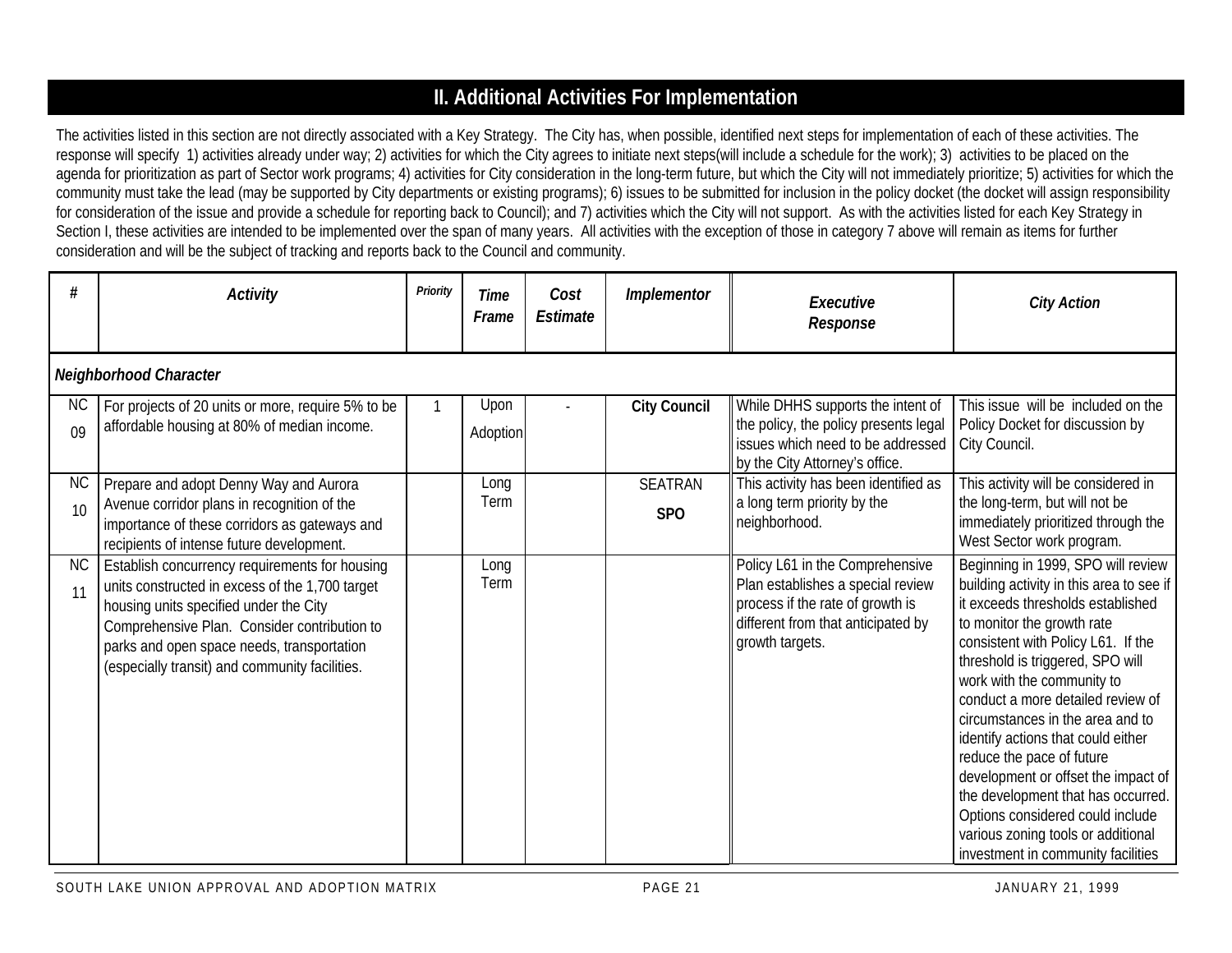|                  | <b>Activity</b>                                                                                                                        | Priority     | <b>Time</b><br>Frame | Cost<br>Estimate | Implementor                  | Executive<br>Response                                                                                                                                                                                                                                                                                                                                                                                                                                    | <b>City Action</b>                                                                                                                                                                                                                                                                                                                                                       |
|------------------|----------------------------------------------------------------------------------------------------------------------------------------|--------------|----------------------|------------------|------------------------------|----------------------------------------------------------------------------------------------------------------------------------------------------------------------------------------------------------------------------------------------------------------------------------------------------------------------------------------------------------------------------------------------------------------------------------------------------------|--------------------------------------------------------------------------------------------------------------------------------------------------------------------------------------------------------------------------------------------------------------------------------------------------------------------------------------------------------------------------|
|                  |                                                                                                                                        |              |                      |                  |                              |                                                                                                                                                                                                                                                                                                                                                                                                                                                          | to provide services to the growing<br>population.                                                                                                                                                                                                                                                                                                                        |
|                  | <b>Parks and Open Space</b>                                                                                                            |              |                      |                  |                              |                                                                                                                                                                                                                                                                                                                                                                                                                                                          |                                                                                                                                                                                                                                                                                                                                                                          |
| <b>POS</b><br>22 | Implement the Cascade Playground Master Plan.                                                                                          | 1            | Years<br>$2 - 3$     | \$500,000        | <b>DPR</b>                   | Implement elements as funding<br>becomes available.                                                                                                                                                                                                                                                                                                                                                                                                      | This activity will be referred to the<br>West Sector Manager for<br>prioritization.                                                                                                                                                                                                                                                                                      |
| <b>POS</b><br>23 | Acquire Denny Playfield and retain as active open<br>space for South Lake Union and Denny Triangle<br>neighborhoods.                   | $\mathbf{1}$ | Years<br>$2 - 3$     | \$4 Million      | <b>DPR</b>                   | This opportunity needs to be<br>further evaluated.                                                                                                                                                                                                                                                                                                                                                                                                       | This activity will be referred to the<br>West Sector Manager for<br>prioritization. The City may choose<br>to seek comparable park space as<br>an alternative to this specific<br>playfield, recognizing that the<br>owners may want to substitute<br>parcels as part of their<br>development plans. However,<br>DPR is not funded for this<br>acquisition at this time. |
| POS<br>24        | Relocate Park Administrative offices from Denny<br>Park and study reuse for community functions or<br>removal of structure.            | $\mathbf{1}$ | Years<br>$2 - 3$     | \$1 Million      | <b>DPR</b>                   | Until an area viable for<br>administrative space is located,<br>DPR cannot consider this move.                                                                                                                                                                                                                                                                                                                                                           | The City does not support this<br>activity at this time.                                                                                                                                                                                                                                                                                                                 |
| <b>POS</b><br>25 | Refine and adopt a pedestrian streetscape<br>strategy and "green street" designation as a<br>character statement for South Lake Union. | 1            | Years<br>$2 - 3$     | \$40,000         | <b>SEATRAN</b><br>Consultant | Before this Green Street can be<br>designated, additional information<br>is needed to describe the proposal:<br>1) an indication of the preferred<br>Green Street type (i.e., Type I - IV,<br>as described in the DCLU/SED<br>Director's Rule "Design<br><b>Guidelines/Implementation Process</b><br>for Designated Green Streets");<br>and<br>2) a sketch or written description of<br>a proposed design that is<br>consistent with the preferred type. | SEATRAN will take the next steps<br>to implement this recommendation<br>pending initial concept work<br>completed by the neighborhood.                                                                                                                                                                                                                                   |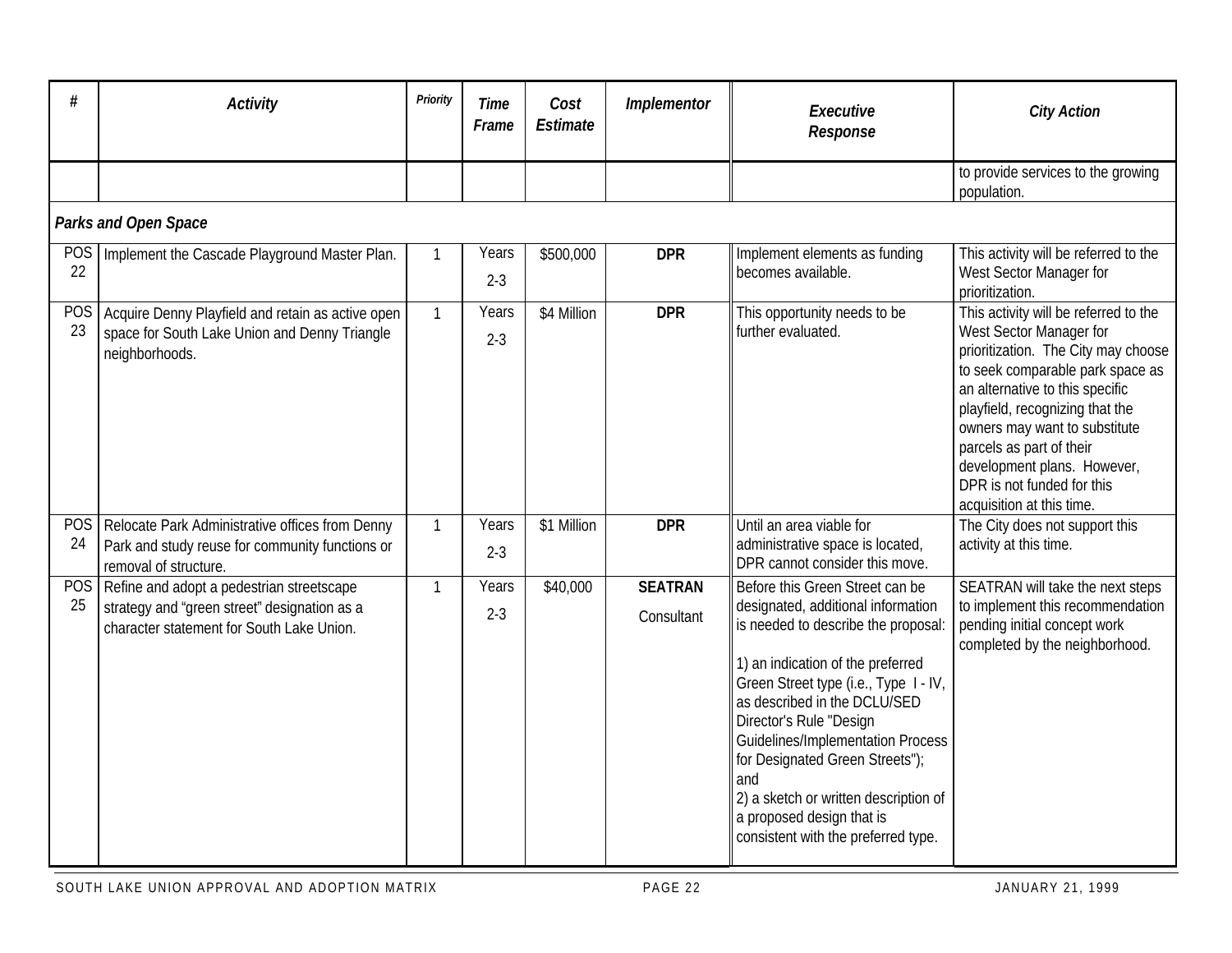| # | <b>Activity</b> | <b>Priority</b> | <b>Time</b><br>Frame | Cost<br>Estimate | Implementor | Executive<br>Response                                                                                                                                                                                                                                                                                                                                                                                                                                                                                                                                                                                                                                                                                                                                                                                                                                                                                                                                                                                                                                                                                                                                                                   | <b>City Action</b> |
|---|-----------------|-----------------|----------------------|------------------|-------------|-----------------------------------------------------------------------------------------------------------------------------------------------------------------------------------------------------------------------------------------------------------------------------------------------------------------------------------------------------------------------------------------------------------------------------------------------------------------------------------------------------------------------------------------------------------------------------------------------------------------------------------------------------------------------------------------------------------------------------------------------------------------------------------------------------------------------------------------------------------------------------------------------------------------------------------------------------------------------------------------------------------------------------------------------------------------------------------------------------------------------------------------------------------------------------------------|--------------------|
|   |                 |                 |                      |                  |             | Of specific concern (and necessary<br>for SEATRAN to make a final<br>recommendation) is how the<br>proposed Green Street will affect<br>parking, access to adjacent<br>property, and how much traffic the<br>proposed Green Street will divert<br>onto neighboring streets. Any<br>information or analysis that the<br>neighborhood can provide<br>regarding these impacts will aid in<br>the review of their proposal.<br>SEATRAN will work with the<br>neighborhood to refine their Green<br>Street concept and develop<br>potential design solutions. If a<br>workable design is feasible, and<br>the impacts are minimal or can be<br>mitigated, SEATRAN will present<br>the proposal to the City Council for<br>designation. Alternatively, the<br>neighborhood may want to<br>preliminarily designate the street as<br>a Key Pedestrian Street. The<br>Green Street designation can be<br>pursued later when a fuller design<br>is developed.<br>The neighborhood should prioritize<br>proposed Green Streets according<br>to their preferred order of<br>implementation. SEATRAN will<br>use this prioritization as quidance<br>for their review and coordination<br>activities. |                    |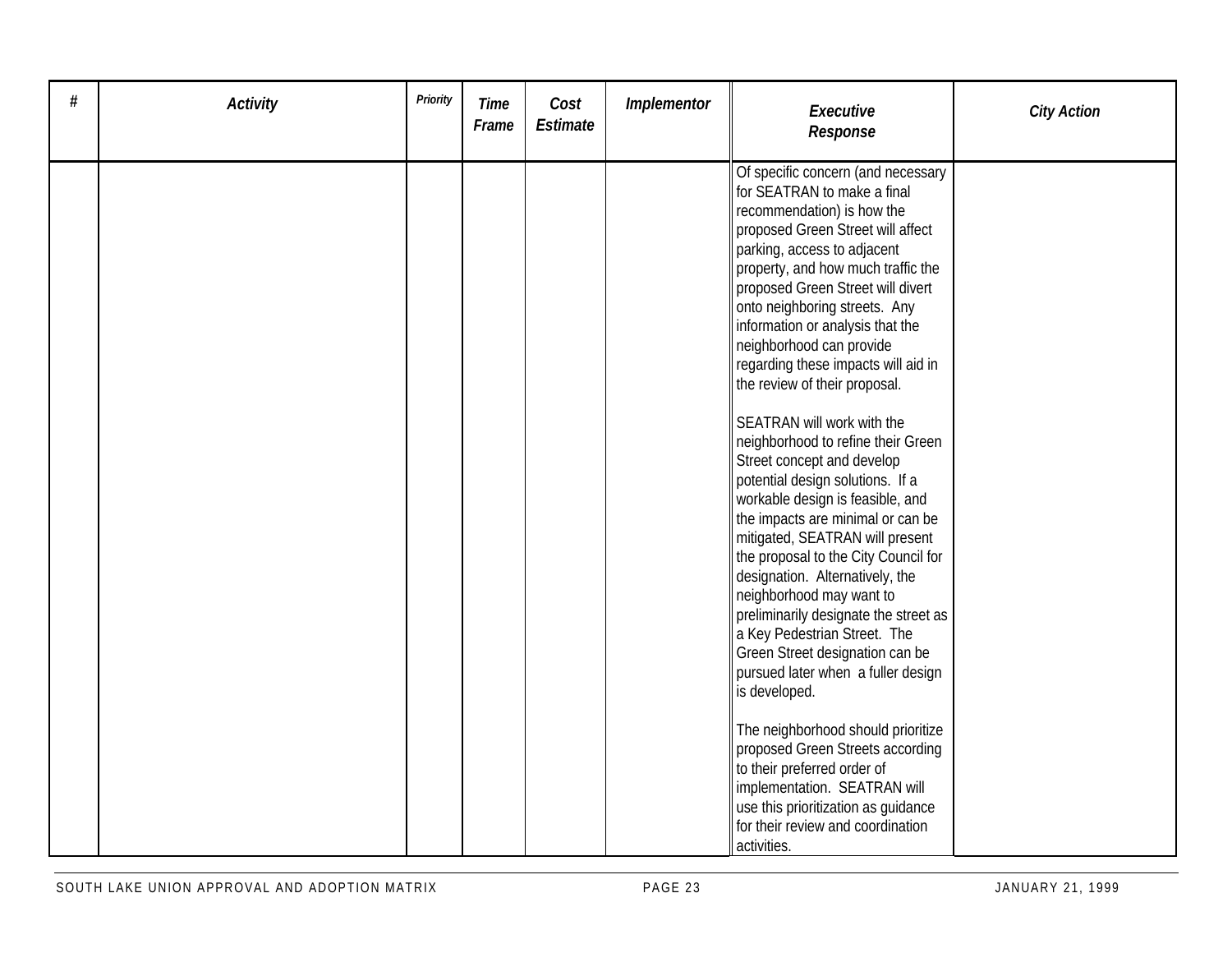| #                | <b>Activity</b>                                                                                                                                                                                                                             | <b>Priority</b> | <b>Time</b><br>Frame | Cost<br><b>Estimate</b> | Implementor    | Executive<br>Response                                                                                                                                                                                        | <b>City Action</b>                                                                                                                                              |
|------------------|---------------------------------------------------------------------------------------------------------------------------------------------------------------------------------------------------------------------------------------------|-----------------|----------------------|-------------------------|----------------|--------------------------------------------------------------------------------------------------------------------------------------------------------------------------------------------------------------|-----------------------------------------------------------------------------------------------------------------------------------------------------------------|
| <b>POS</b><br>26 | Develop guidelines and action strategies for<br>supplemental open space to include roof top<br>landscaping, street ends at Lake Union, "P"<br>patches, odd lots and corners, and special features<br>(e.g. red brick roads, portals, etc.). |                 | Long<br>Term         |                         | <b>DPR</b>     | DPR is working to develop a<br>variety of creative ways for gaining<br>Parks and Open Space in urban<br>communities which may address<br>some of the elements of this<br>activity.                           | Next steps are being pursued by<br>DPR.                                                                                                                         |
| POS<br>27        | Develop an incentive strategy for the provision of<br>pocket parks as part of future development.<br>Consider density bonuses as the primary incentive.                                                                                     |                 | Long<br>Term         |                         | <b>DPR</b>     | See response to POS 26<br>DCLU: Incentive zoning has<br>technical and legal considerations<br>that may make this a low priority for<br>the neighborhood or an activity that<br>is proposed for future study. | Next steps are being taken by DPR<br>to explore this issue further.                                                                                             |
|                  | <b>Transportation</b>                                                                                                                                                                                                                       |                 |                      |                         |                |                                                                                                                                                                                                              |                                                                                                                                                                 |
|                  | Sub-Element: Upgrade existing signal timing network                                                                                                                                                                                         |                 |                      |                         |                |                                                                                                                                                                                                              |                                                                                                                                                                 |
| T <sub>25</sub>  | Denny Way from I-5 to Queen Anne Avenue<br>North.                                                                                                                                                                                           | 2               | Years<br>$2 - 3$     | \$500,000               | <b>SEATRAN</b> | The signals on Denny are in good<br>condition. Most have been<br>interconnected. SEATRAN will<br>review signal timing in 1999.                                                                               | SEATRAN will pursue next steps to<br>implement this recommendation.                                                                                             |
| T 26             | Left turn signal from east bound Denny Way to<br>north bound Westlake Avenue North.                                                                                                                                                         | $\overline{2}$  | Years<br>$2 - 3$     | \$50,000                | <b>SEATRAN</b> | See response to T 01.                                                                                                                                                                                        | SEATRAN will pursue next steps to<br>implement this recommendation.                                                                                             |
| T <sub>27</sub>  | Install signal at Westlake and Republican.                                                                                                                                                                                                  | $\mathbf{1}$    | Years<br>$1-2$       | \$50,000                | <b>SEATRAN</b> | See response to T 01.                                                                                                                                                                                        | This activity will be referred to the<br>West Sector Manager for<br>prioritization.                                                                             |
| T 28             | Westlake Avenue North from Westlake Center to<br>Denny Way.                                                                                                                                                                                 | $\overline{2}$  | Years<br>$3-4$       | \$250,000               | <b>SEATRAN</b> | See response to T 01.                                                                                                                                                                                        | This activity will be referred to the<br>West Sector Manager for<br>prioritization.                                                                             |
|                  | Sub-Element: Vehicle mobility                                                                                                                                                                                                               |                 |                      |                         |                |                                                                                                                                                                                                              |                                                                                                                                                                 |
| T 29             | Maintain an east/west truck route from Eastlake<br>Avenue East to Aurora Avenue on Harrison<br>Street. Prohibit construction of traffic circles, curb<br>bulbs and other features which may interfere with                                  | $\overline{2}$  | Years<br>$2 - 3$     | \$10,000<br>(study)     | <b>SEATRAN</b> | Harrison is a non-arterial, trucks<br>should use Republican. In order to<br>arterialize Harrison, a petition<br>signed by abutting property owners<br>would have to be submitted, then                       | This activity will be referred to the<br>West Sector Manager for<br>prioritization. The community<br>needs to take the first steps<br>towards implementation by |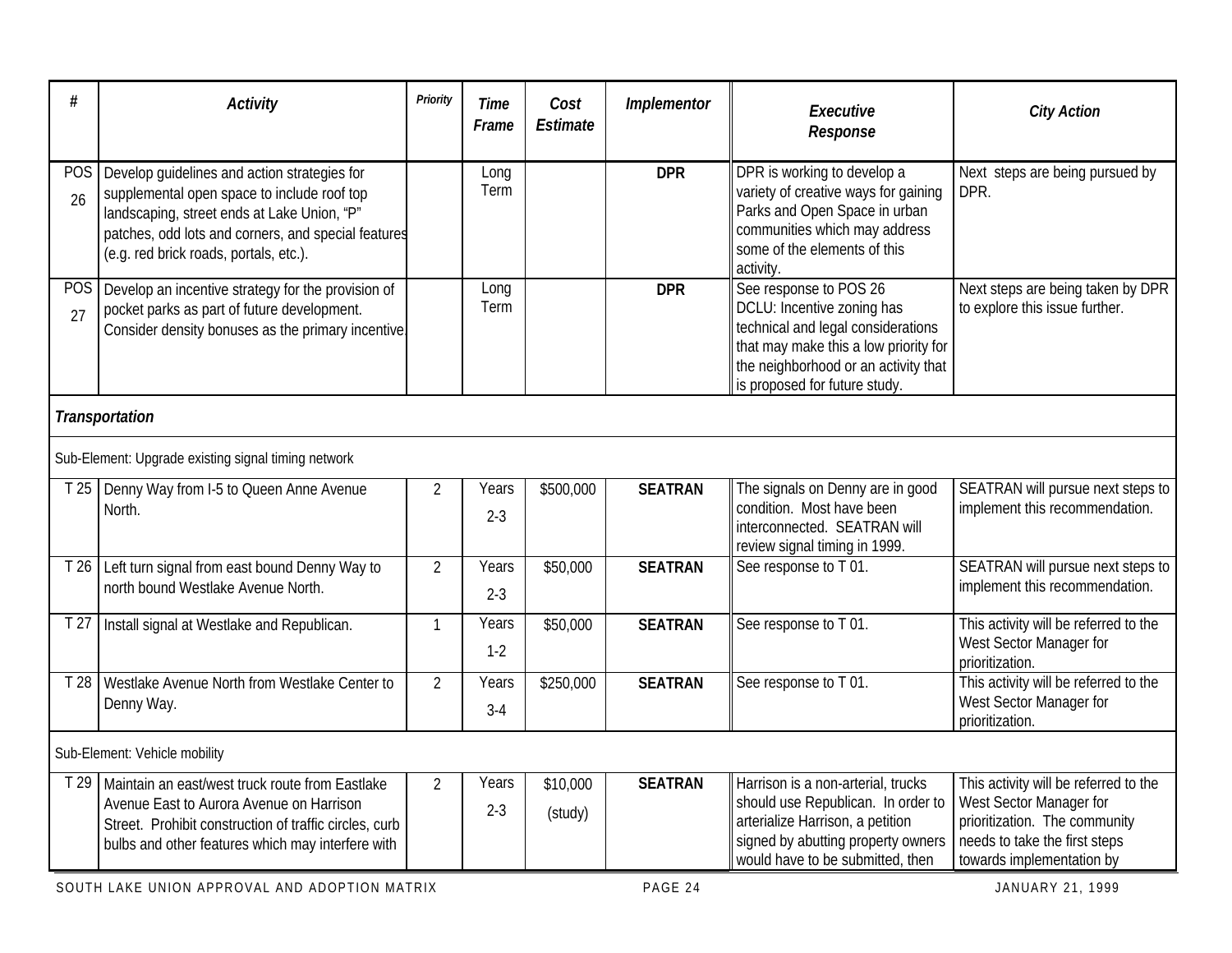| #               | <b>Activity</b>                                                                | Priority       | <b>Time</b><br>Frame | Cost<br><b>Estimate</b> | <b>Implementor</b>           | Executive<br>Response                                                                                                                                                                                                                                                                | <b>City Action</b>                                                                                                                       |
|-----------------|--------------------------------------------------------------------------------|----------------|----------------------|-------------------------|------------------------------|--------------------------------------------------------------------------------------------------------------------------------------------------------------------------------------------------------------------------------------------------------------------------------------|------------------------------------------------------------------------------------------------------------------------------------------|
|                 | freight mobility.                                                              |                |                      |                         |                              | the corridor would have to be<br>reviewed to see if it meets the<br>criteria for an arterial designation.<br>Pending results of review, funding<br>would then need to be pursued in<br>order to convert Harrison to an<br>arterial.                                                  | submitting a petition to SEATRAN.                                                                                                        |
| T30             | Improve route to Yale Avenue south bound on<br>ramp from Eastlake Avenue East. | $\overline{2}$ | Years<br>$4 - 5$     | \$100,000               | <b>SEATRAN</b><br><b>DOT</b> | This is out of the study area for the<br>PSRC grant. It could be looked at<br>in the long term future.                                                                                                                                                                               | This activity will be considered in<br>the long-term, but will not be<br>immediately prioritized through the<br>West Sector work program |
| T <sub>31</sub> | Remove railroad tracks.                                                        | $\overline{2}$ | Years<br>$4 - 5$     | \$50,000                | <b>SEATRAN</b>               | Tracks could be removed when<br>streets are repaved. Normal levels<br>of funding for street repaving would<br>not fund this activity. Additional<br>funding for track removal would<br>need to be identified.                                                                        | This activity will be referred to the<br>West Sector Manager for<br>prioritization.                                                      |
| T32             | Discourage construction of traffic circles.                                    |                | Year 1               |                         | <b>SEATRAN</b>               | Since SEATRAN uses traffic<br>circles to lower accident rates at<br>problem intersections, SEATRAN<br>can not support this activity.<br>However, as a petition is required,<br>a traffic circle will not be installed if<br>60% of the nearby residents don't<br>support the device. | This City does not support this<br>recommendation.                                                                                       |
| T 33            | Oppose use of ramp meters at Mercer.                                           | $\mathbf{1}$   | Year 1               |                         | <b>City Council</b>          | The City negotiates with the State<br>Department of Transportation over<br>the use of the ramp meters. DOT<br>controls the ramps and usually the<br>signals immediately adjacent to the<br>ramps.                                                                                    | This activity will be referred to the<br>West Sector Manager for<br>prioritization.                                                      |
|                 | Sub-Element: Pedestrian and Bicycle movement                                   |                |                      |                         |                              |                                                                                                                                                                                                                                                                                      |                                                                                                                                          |
| T 34            | Improve Eastlake Avenue East for bicycle<br>commuters.                         | 3              | Years<br>$5-6$       | \$30,000                | <b>SEATRAN</b>               | SEATRAN will evaluate this route<br>for improvements when demand<br>increases. The route is currently                                                                                                                                                                                | This activity will be considered in<br>the long-term, but will not be<br>immediately prioritized through the                             |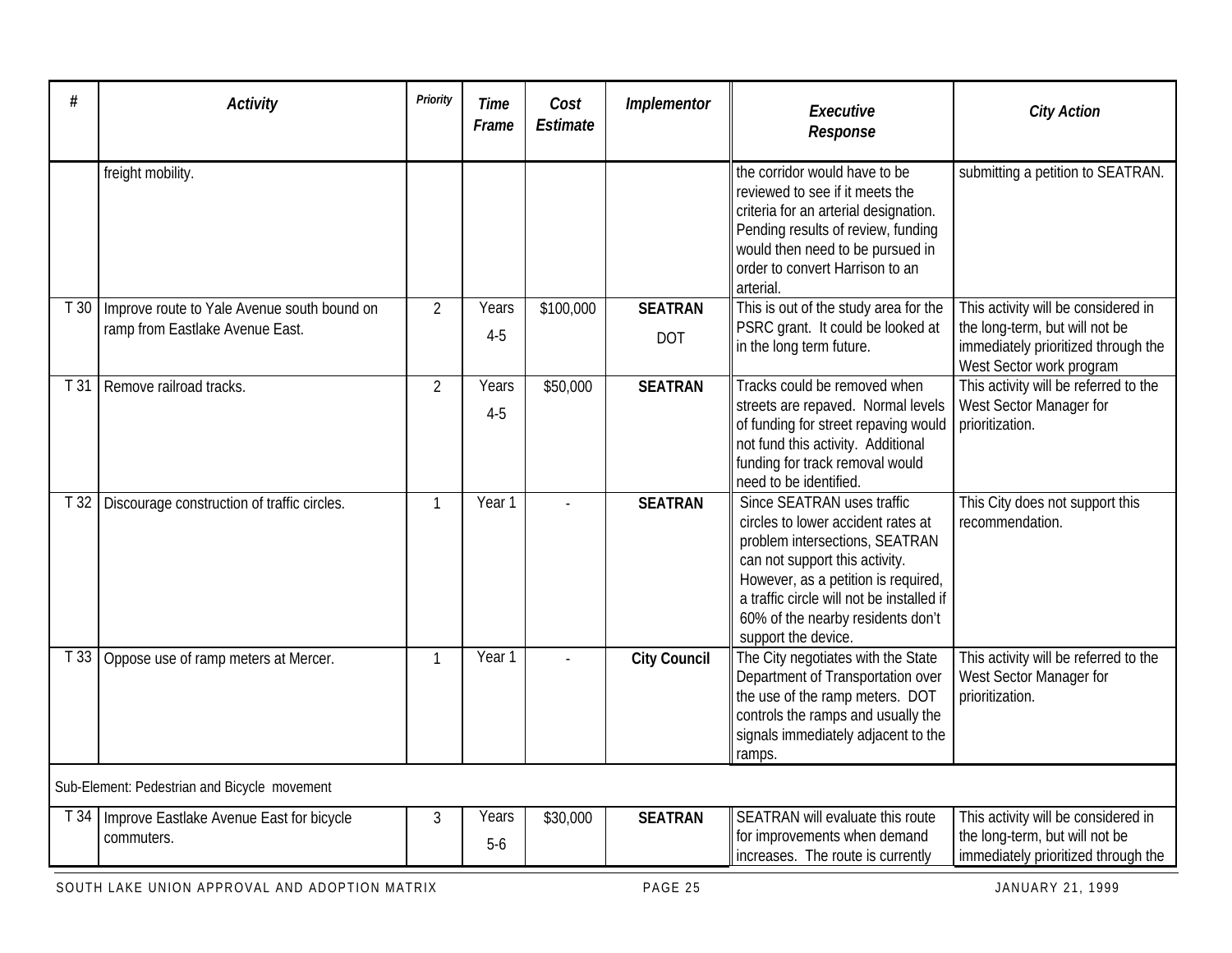| #    | <b>Activity</b>                                                                                                                              | <b>Priority</b> | <b>Time</b><br>Frame | Cost<br><b>Estimate</b> | Implementor                          | Executive<br>Response                                                                                                                                         | <b>City Action</b>                                                                                                                        |
|------|----------------------------------------------------------------------------------------------------------------------------------------------|-----------------|----------------------|-------------------------|--------------------------------------|---------------------------------------------------------------------------------------------------------------------------------------------------------------|-------------------------------------------------------------------------------------------------------------------------------------------|
|      |                                                                                                                                              |                 |                      |                         |                                      | on the bike map as it links with the<br>urban trails network.                                                                                                 | West Sector work program                                                                                                                  |
| T35  | Continue/expand commuter bicycle corridor on<br>Dexter Avenue North.                                                                         | $\mathfrak{Z}$  | Years<br>$5-6$       | \$30,000                | <b>SEATRAN</b>                       | SEATRAN is unsure of the intent<br>behind this activity. There is<br>potential to extend the Dexter Bike<br>Lanes on 7 <sup>th</sup> to the Downtown.         | This recommendation will be<br>forwarded to Sector Managers for<br>prioritization.                                                        |
|      | Sub-Element: Transportation- public transportation                                                                                           |                 |                      |                         |                                      |                                                                                                                                                               |                                                                                                                                           |
| T36  | Expand free ride zone to Seattle Center and<br>South Lake Union (Galer).                                                                     | 2               | Years<br>$3-4$       | \$50,000/<br>year       | <b>Metro</b>                         | Metro has a regional fare<br>coordination project and they will<br>be reviewing this option as well as<br>some type of honor fare system.                     | This recommendation will be<br>forwarded to KC Metro for<br>consideration during their six year<br>planning process.                      |
| T37  | Provide park-and-ride service to Seattle Center.                                                                                             | $\overline{2}$  | Years<br>$3-4$       | \$25,000/<br>year       | <b>Metro</b><br>Seattle Center       | Additional work should be done on<br>this recommendation to develop<br>specific recommendations in<br>relation to a park and ride program                     | The community should work with<br>SEATRAN, the Seattle Center and<br>KC METRO to further refine this<br>recommendation.                   |
| T38  | Improve Metro service with coordinated routes<br>and schedules, and easy to understand maps.                                                 | $\mathbf{1}$    | Years<br>$1-2$       | \$10,000                | <b>Metro</b><br><b>Sound Transit</b> | This is a KC Metro issue.                                                                                                                                     | This recommendation will be<br>forwarded to KC Metro/Sound<br>Transit for consideration during<br>their planning processes.               |
| Г 39 | Improve transit connections with commuter rail.                                                                                              | $\overline{2}$  | Years<br>$3-4$       | \$30,000                | Metro                                | This is a KC Metro issue.                                                                                                                                     | This recommendation will be<br>forwarded to KC Metro for<br>consideration during their six year<br>planning process.                      |
| T 40 | Encourage Sound Transit and/or monorail<br>service with station(s) that do not impact views,<br>access to Lake Union, or vehicular movement. |                 | Year 1               | N.A.                    | <b>Sound Transit</b>                 | This is a Sound Transit issue.                                                                                                                                | This recommendation will be<br>forwarded to Sound Transit.                                                                                |
| T 41 | Conduct an intra-neighborhood study of a<br>north/south boulevard through South Lake Union.                                                  |                 | Long<br>Term         |                         |                                      | This activity has been identified as<br>a long term priority by the<br>neighborhood. This<br>recommendation should be further<br>refined to establish intent. | This activity will be considered in<br>the long-term, but will not be<br>immediately prioritized through the<br>West Sector work program. |
| T 42 | Coordinate with plans being developed by<br>surrounding neighborhoods for the Denny Way<br>and Aurora Avenue corridors.                      |                 | Long<br>Term         |                         |                                      | This activity is linked to NC 10 and<br>has been identified as a long term<br>priority by the neighborhood.                                                   | This activity will be considered in<br>the long-term, but will not be<br>immediately prioritized through the                              |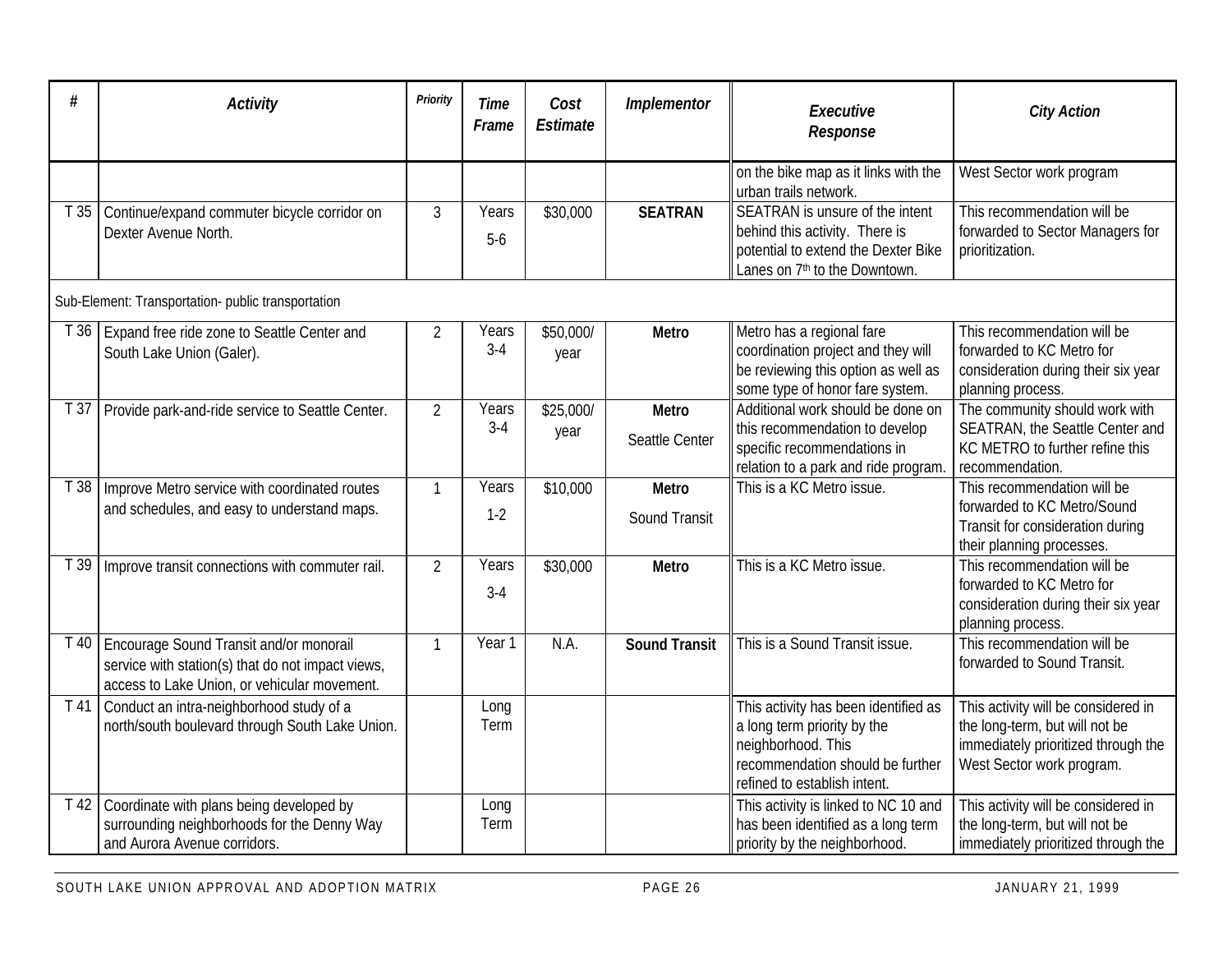| #    | <b>Activity</b>                                                                                          | Priority | Time<br>Frame | Cost<br>Estimate | <b>Implementor</b> | Executive<br>Response                                                                                                                                                                                                                                                                                                            | <b>City Action</b>                                                                                                                        |
|------|----------------------------------------------------------------------------------------------------------|----------|---------------|------------------|--------------------|----------------------------------------------------------------------------------------------------------------------------------------------------------------------------------------------------------------------------------------------------------------------------------------------------------------------------------|-------------------------------------------------------------------------------------------------------------------------------------------|
|      | T 43   Establish Denny Way and Aurora Avenue North                                                       |          | Long          |                  |                    | Please see the Executive                                                                                                                                                                                                                                                                                                         | West Sector work program.<br>This activity will be considered in                                                                          |
|      | corridors as potential receiving areas for transfer<br>of development rights from the Westlake district. |          | Term          |                  |                    | Comment under NC03 in the first<br>Key Strategy.<br>This activity has been identified as<br>a long term priority by the<br>neighborhood.                                                                                                                                                                                         | the long-term, but will not be<br>immediately prioritized through the<br>West Sector work program.                                        |
|      | Improve vehicle mobility                                                                                 |          |               |                  |                    |                                                                                                                                                                                                                                                                                                                                  |                                                                                                                                           |
| T 44 | Add ramps connecting Highway 99 to I-5 at<br>Spokane Street.                                             |          | Long<br>Term  |                  |                    | This activity is outside the confines<br>of the SLU planning area.<br>Need more specifics on what is<br>envisioned here. If it means<br>completing the interchange at<br>Spokane Street and SR-99, that is<br>something that is not in the long<br>term plans of the City or WSDOT<br>because of cost and feasibility<br>issues. | This recommendation will be<br>forwarded to the Duwamish<br>planning group for consideration<br>during their planning process.            |
| T 45 | Rebuild/repave deteriorated streets.                                                                     |          | Long<br>Term  |                  |                    | SEATRAN supports this activity,<br>although funds are limited.                                                                                                                                                                                                                                                                   | This activity will be considered in<br>the long-term, but will not be<br>immediately prioritized through the<br>West Sector work program. |
| T 46 | Construct a reversible ramp from express lanes<br>to Highway 520.                                        |          | Long<br>Term  |                  |                    | SR 520 connections may be<br>included in the recommendations<br>developed through the current<br>Trans-Lake Washington study.<br>This study is expected to develop a<br>set of reasonable alternatives by<br>June 99. These alternatives then<br>would proceed through a detailed<br>environmental review.                       | This activity will be considered in<br>the long-term, but will not be<br>immediately prioritized through the<br>West Sector work program. |

## *Bicycle/pedestrian access*

| $\sim$<br>. .<br>efforts to<br>$\sim$<br>Union<br>$\sim$ $\sim$ $\sim$<br>nnt.<br>Continue<br>$\overline{u}$<br>ant<br>. . | .on |  |  | $\sim$ $\sim$<br>. the<br>utlatch<br><b>City′</b><br>l he<br>Frail is i | <br>This activity<br>considered in<br>Will be |
|----------------------------------------------------------------------------------------------------------------------------|-----|--|--|-------------------------------------------------------------------------|-----------------------------------------------|
|----------------------------------------------------------------------------------------------------------------------------|-----|--|--|-------------------------------------------------------------------------|-----------------------------------------------|